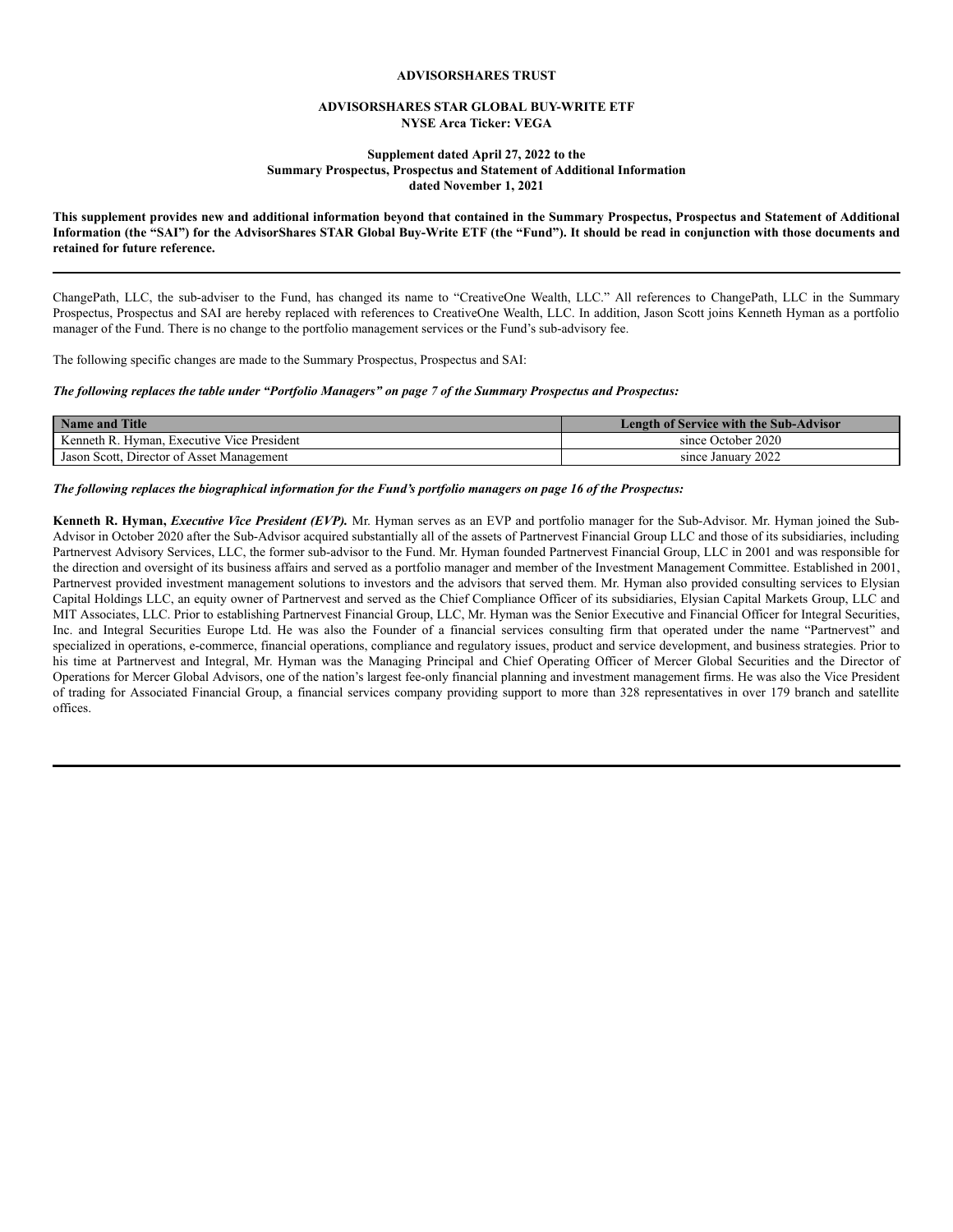**Jason Scott,** *Director of Asset Management.* Mr. Scott is responsible for asset analyses and due diligence for the Sub-Advisor. He serves as Chairman of the Investment Committee, Co-Portfolio Manager and advises on investment management solutions. Mr. Scott is experienced in portfolio management, including investment analysis, option-based strategies, trading and managing client relationships. Prior to joining the Sub-Adviser, Mr. Scott oversaw portfolio management for Northwestern Mutual Investment Services located in the Kansas City area from 2019 to 2021. While there, he was responsible for choosing investments and analyzing and building portfolios for clients, including those with high net worth. Prior to that, he was with American Century Investments, providing investment management solutions from 2014 to 2019. Mr. Scott is a Chartered Market Technician (CMT®) and incorporates technical, quantitative, and qualitative methodologies into his approach to managing investments. An educator at heart, Mr. Scott received his M.S. in Education from Southwest Baptist University in Bolivar, Missouri and holds his Series 7, 65, and 63 licenses.

#### The following replaces the information relating to the Fund under "Portfolio Managers" on page 72 of the SAI:

| Fund                                                                           | anagari -<br>ttolıo<br>— ічана <sub>сь</sub><br>. |
|--------------------------------------------------------------------------------|---------------------------------------------------|
| $- - -$<br><b>DOD</b><br>$\sim$<br>-Write El<br>Global<br><b>Buv</b><br>Shares | Hyman<br>enneth<br>к                              |
|                                                                                | Scott<br>Jasor                                    |

#### The following information for Mr. Scott is added to the section relating to the Fund under "Portfolio Managers" beginning on page 73 of the SAI:

**Portfolio Manager Compensation.** The portfolio managers are compensated by the Sub-Advisor and do not receive any compensation from the Fund or the Advisor. Mr. Hyman and Mr. Scott receive an annual salary, firm benefits, and a bonus based on employee performance and firm revenue. Compensation is not based on Fund performance or the value of the assets held in the Fund's portfolio.

#### **Fund Shares Owned by Portfolio Managers.**

| <b>Portfolio Manager</b> | <b>Dollar Range of Shares</b><br>Owned in the Fund* |
|--------------------------|-----------------------------------------------------|
| Jason Scott              | \$0                                                 |

\* Information provided as of March 31, 2022.

**Other Accounts Managed by Portfolio Managers.** As of March 31, 2022, Mr. Scott was responsible for the day-to-day management of other accounts as follows:

| Total number of other accounts managed by Portfolio Manager(s) within each category below and the total assets in the accounts managed within each |                 |                     |                            |                     |                 |                     |
|----------------------------------------------------------------------------------------------------------------------------------------------------|-----------------|---------------------|----------------------------|---------------------|-----------------|---------------------|
| category below.                                                                                                                                    |                 |                     |                            |                     |                 |                     |
| <b>Other Pooled</b><br><b>Registered Investment</b><br><b>Other Accounts</b>                                                                       |                 |                     |                            |                     |                 |                     |
|                                                                                                                                                    |                 | <b>Companies</b>    | <b>Investment Vehicles</b> |                     |                 |                     |
| <b>Name</b>                                                                                                                                        | Number of       | <b>Total Assets</b> | Number of                  | <b>Total Assets</b> | Number of       | <b>Total Assets</b> |
|                                                                                                                                                    | <b>Accounts</b> | (in millions)       | <b>Accounts</b>            | (in millions)       | <b>Accounts</b> | (in millions)       |
| Jason Scott                                                                                                                                        |                 | \$0                 |                            | \$0                 | 7 <sub>1</sub>  | \$20.44             |

#### **PLEASE RETAIN THIS SUPPLEMENT FOR FUTURE REFERENCE.**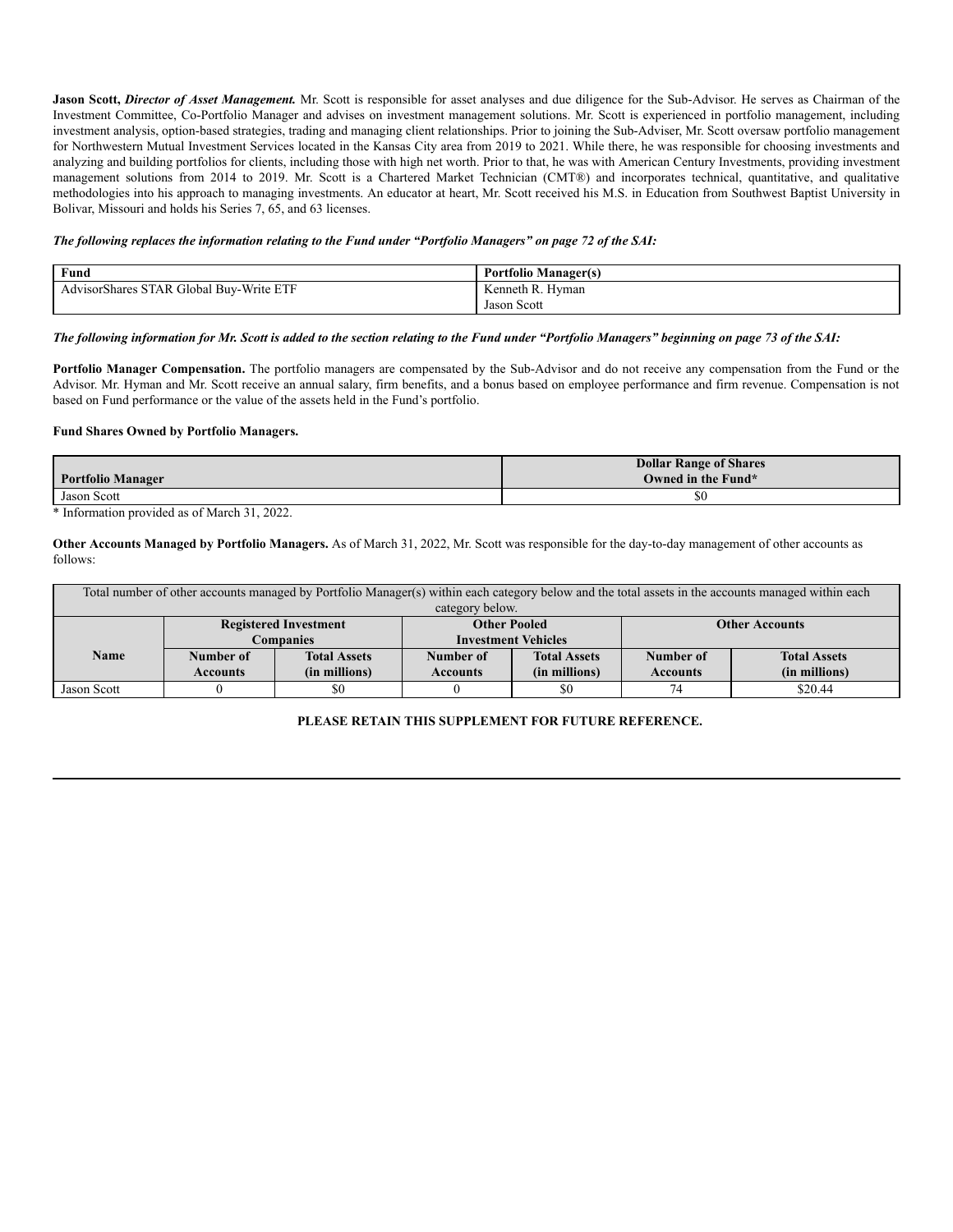# Morgan Lewis

**Macy Young** Paralegal +1.202.577.7682 Macy.young@morganlewis.com

April 27, 2022

# **VIA EDGAR**

U.S. Securities and Exchange Commission 100 F Street, NE Washington, DC 20549

#### Re: AdvisorShares Trust (File Nos. 333-157876 and 811-22110)

Ladies and Gentlemen:

On behalf of AdvisorShares Trust (the "Trust"), we are filing, pursuant to Rule 497(e) under the Securities Act of 1933, a supplement, dated April 27, 2022, to the Summary Prospectus, Prospectus and Statement of Additional Information, each dated November 1, 2021, for the Trust's AdvisorShares STAR Global Buy-Write ETF (the "Fund"). The purpose of the supplement is to reflect a name change of the Fund's sub-adviser and provide new and additional information regarding the Fund's portfolio management team.

Please do not hesitate to contact me at 202.577.7682 should you have any questions.

Very truly yours,

/s/ Macy Young Macy Young

**Morgan, Lewis & Bockius llp**

1111 Pennsylvania Avenue, NW Washington, DC 20004 +1.202.739.3000 United States  $\bullet$  +1.202.739.3001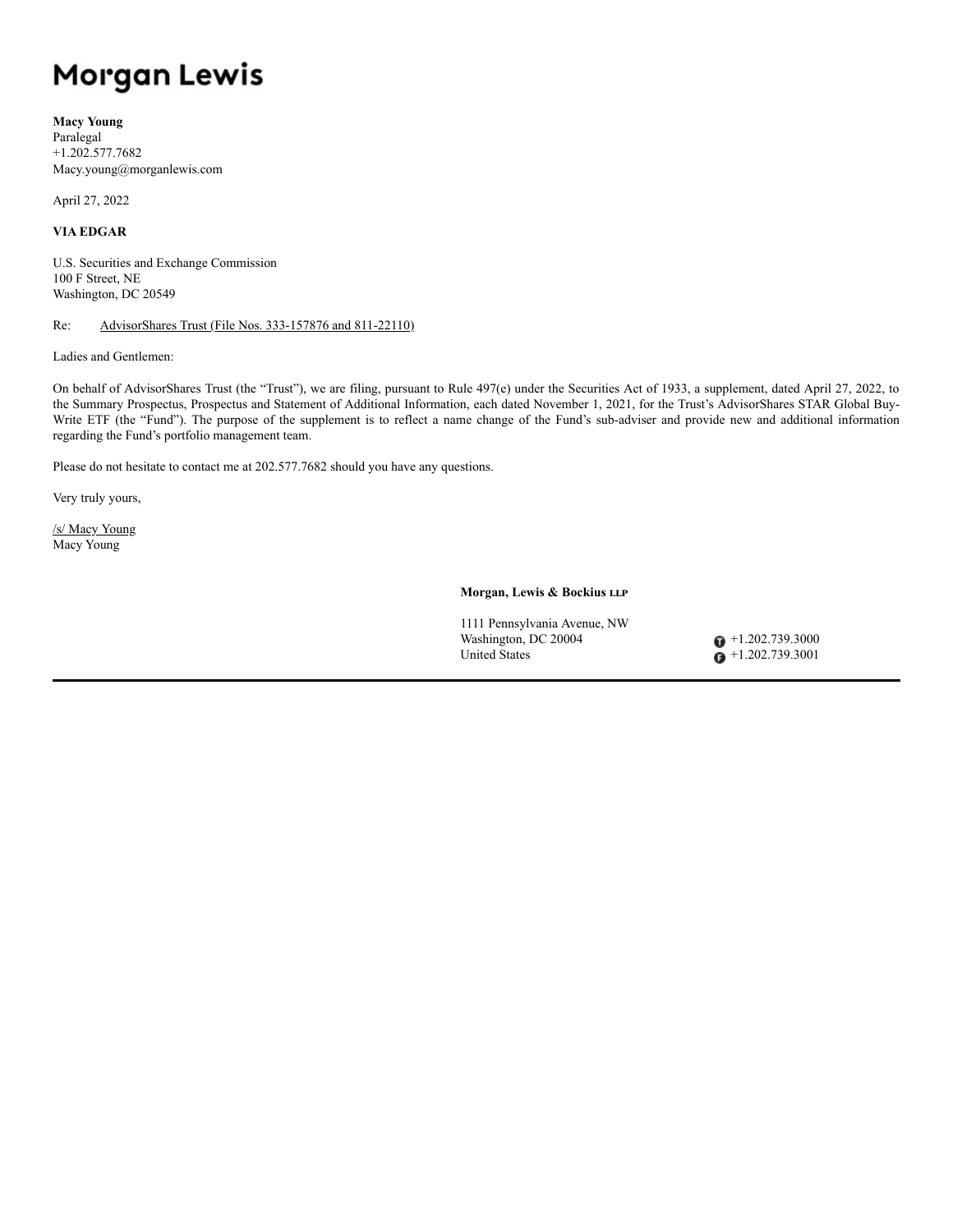# **ADVISORSHARES TRUST**

# **ADVISORSHARES STAR GLOBAL BUY-WRITE ETF NYSE Arca Ticker: VEGA**

# **Supplement dated December 3, 2021 to the Summary Prospectus, Prospectus and Statement of Additional Information dated November 1, 2021**

**This supplement provides new and additional information beyond that contained in the Summary Prospectus, Prospectus and Statement of Additional Information (the "SAI") for the AdvisorShares STAR Global Buy-Write ETF (the "Fund"). It should be read in conjunction with those documents and retained for future reference.**

Effective immediately, Mr. Robert Kellogg and Ms. Rebecca Valdez no longer serve as portfolio managers of the Fund. Mr. Kenneth Hyman continues to serve as portfolio manager. All references to Mr. Kellogg and Ms. Valdez in the Summary Prospectus, Prospectus and SAI are hereby deleted.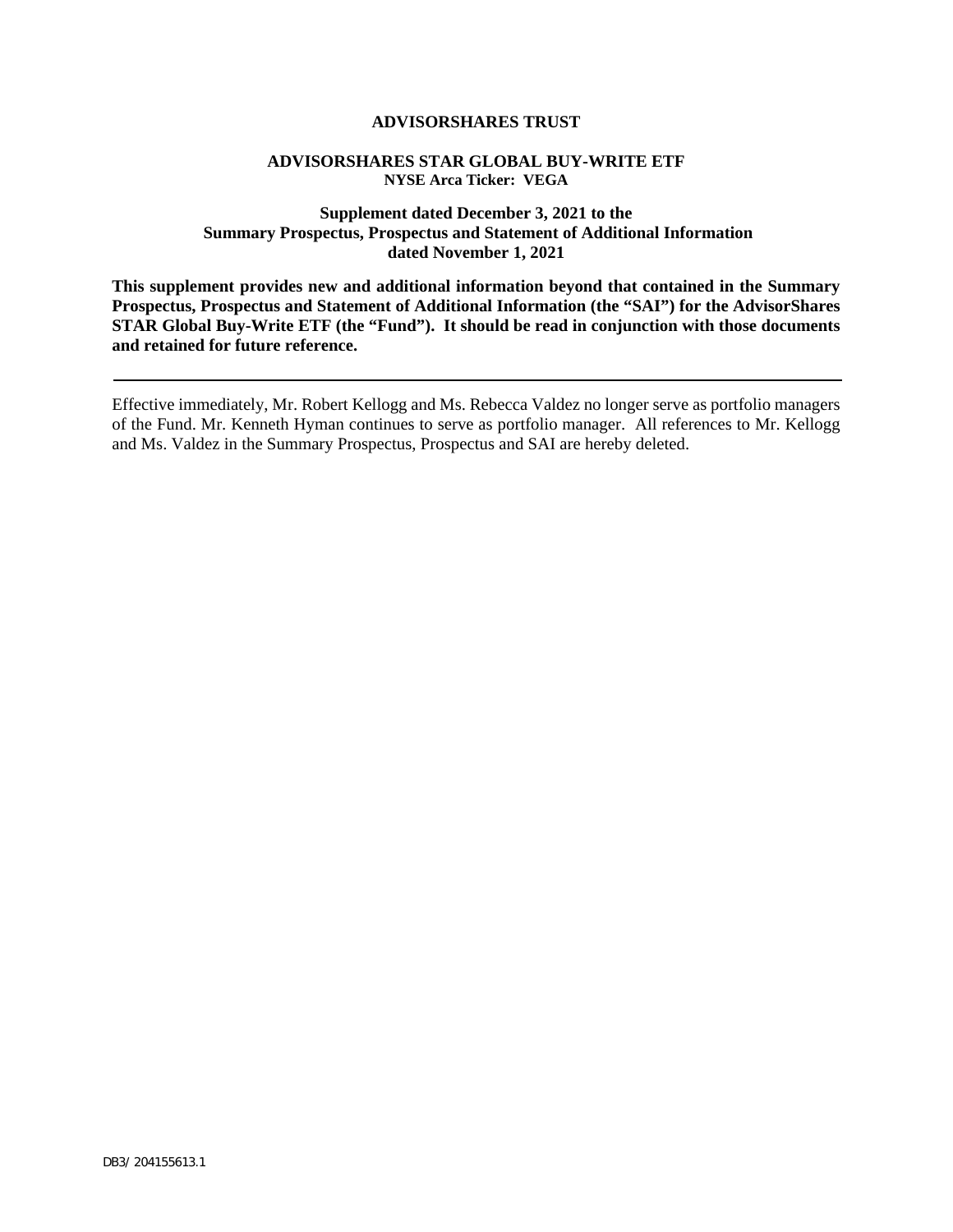



**NYSE Arca Ticker: VEGA**



Sub-advised by: ChangePath, LLC

# **ADVISORSHARES TRUST**

4800 Montgomery Lane ● Suite 150 Bethesda, Maryland 20814 www.advisorshares.com 877.843.3831

Prospectus dated November 1, 2021

This Prospectus provides important information about the AdvisorShares STAR Global Buy-Write ETF, a series of AdvisorShares Trust. Before you invest, please read this Prospectus and the Fund's Statement of Additional Information carefully and keep them for future reference.

The shares of the Fund have not been approved or disapproved by the U.S. Securities and Exchange Commission nor has the U.S. Securities and Exchange Commission passed upon the accuracy or adequacy of this Prospectus. Any representation to the contrary is a criminal offense.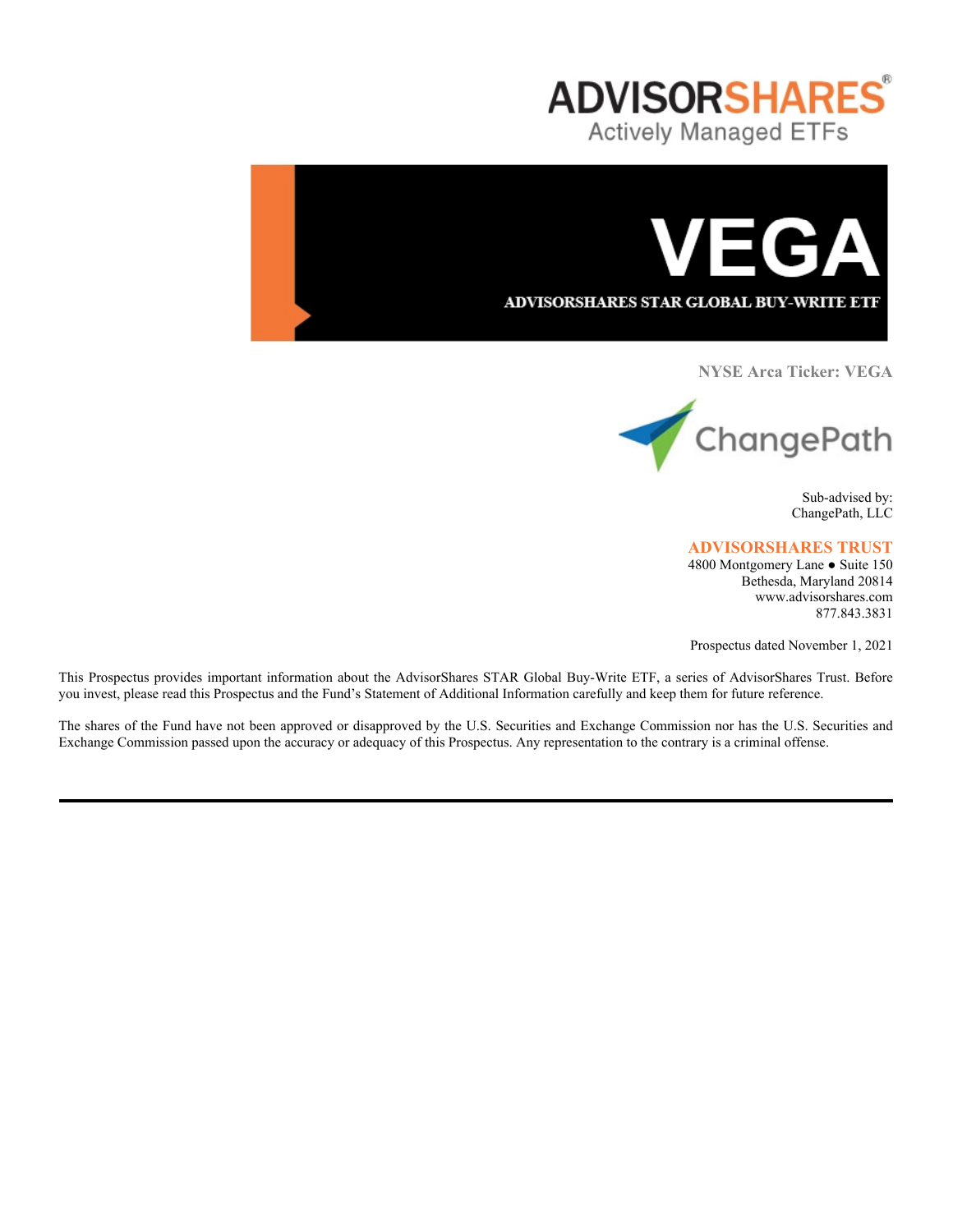| <b>FUND SUMMARY</b>                                                 | 1  |
|---------------------------------------------------------------------|----|
| <b>INVESTMENT OBJECTIVE</b>                                         | 1  |
| FUND FEES AND EXPENSES                                              | 1  |
| PORTFOLIO TURNOVER                                                  | 2  |
| PRINCIPAL INVESTMENT STRATEGIES                                     | 2  |
| PRINCIPAL RISKS OF INVESTING IN THE FUND                            | 3  |
| <b>FUND PERFORMANCE</b>                                             | 6  |
| <b>MANAGEMENT</b>                                                   | 7  |
| PURCHASE AND SALE OF FUND SHARES                                    | 7  |
| <b>TAX INFORMATION</b>                                              | 7  |
| PAYMENTS TO BROKER-DEALERS AND OTHER FINANCIAL INTERMEDIARIES       | 7  |
| MORE INFORMATION ABOUT THE TRUST AND THE FUND                       | 8  |
| MORE INFORMATION ABOUT THE FUND'S INVESTMENT OBJECTIVE              | 8  |
| MORE INFORMATION ABOUT THE FUND'S PRINCIPAL INVESTMENT STRATEGIES   | 8  |
| MORE INFORMATION ABOUT THE PRINCIPAL RISKS OF INVESTING IN THE FUND | 9  |
| OVERVIEW OF THE PRINCIPAL RISKS OF ETPS                             | 12 |
| OTHER INVESTMENT PRACTICES AND STRATEGIES                           | 14 |
| PORTFOLIO HOLDINGS                                                  | 14 |
| <b>MANAGEMENT OF THE FUND</b>                                       | 15 |
| <b>SHAREHOLDER INFORMATION</b>                                      | 17 |
| <b>DISTRIBUTION PLAN</b>                                            | 18 |
| ADDITIONAL TAX INFORMATION                                          | 18 |
| FINANCIAL HIGHLIGHTS                                                | 21 |
| <b>ADDITIONAL INFORMATION</b>                                       | 23 |
|                                                                     |    |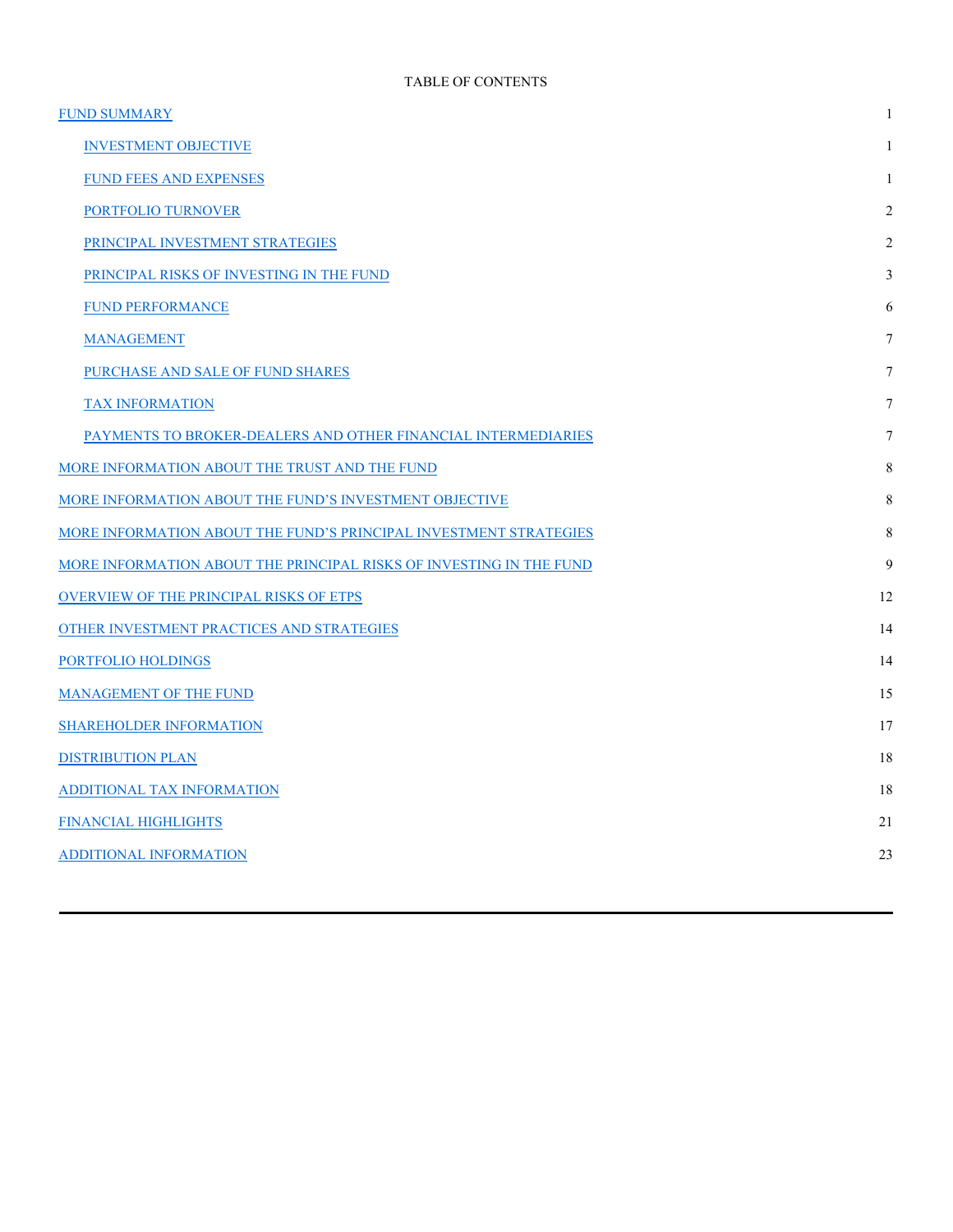#### **FUND SUMMARY**

#### **INVESTMENT OBJECTIVE**

The AdvisorShares STAR Global Buy-Write ETF (the "Fund") seeks consistent repeatable returns across all market cycles.

#### **FUND FEES AND EXPENSES**

This table describes the fees and expenses that you may pay if you buy, hold, and sell shares of the Fund. **You may pay other fees, such as brokerage commissions and other fees to financial intermediaries, which are not reflected in the table below.**

| <b>SHAREHOLDER FEES</b> (fees paid directly from your investment)                                                | None     |
|------------------------------------------------------------------------------------------------------------------|----------|
| ANNUAL FUND OPERATING EXPENSES (expenses that you pay each year as a percentage of the value of your investment) |          |
| <b>MANAGEMENT FEES</b>                                                                                           | $1.35\%$ |
| DISTRIBUTION (12b-1) FEES                                                                                        | $0.00\%$ |
| <b>OTHER EXPENSES</b>                                                                                            | 1.13%    |
| ACQUIRED FUND FEES AND EXPENSES <sup>(a)</sup>                                                                   | $0.17\%$ |
| <b>TOTAL ANNUAL OPERATING EXPENSES</b>                                                                           | 2.65%    |
| FEE WAIVER/EXPENSE REIMBURSEMENT <sup>(b)</sup>                                                                  | $-0.63%$ |
| <b>TOTAL ANNUAL OPERATING EXPENSES AFTER FEE WAIVER/EXPENSE REIMBURSEMENT</b>                                    | $2.02\%$ |

*(a) Total Annual Operating Expenses and Total Annual Operating Expenses After Fee Waiver/Expense Reimbursement in this fee table may not correlate to the expense ratios in the Fund's financial highlights (and the Fund's financial statements) because the financial highlights include only the Fund's direct operating expenses and do not include Acquired Fund Fees and Expenses, which represent the Fund's pro rata share of the fees and expenses of the exchange-traded funds (each, an "ETF") in which it invests.*

*(b) AdvisorShares Investments, LLC (the "Advisor") has contractually agreed to waive its fees and/or reimburse expenses to keep net expenses (excluding amounts payable pursuant to any plan adopted in accordance with Rule 12b-1, interest expense, taxes, brokerage commissions, acquired fund fees and expenses, other expenditures which are capitalized in accordance with generally accepted accounting principles, and extraordinary expenses) from exceeding 1.85% of the Fund's average daily net assets for at least one year from the date of this Prospectus. The expense limitation agreement may be terminated without payment of any penalty (i) by the Trust for any reason and at any time and (ii) by the Advisor, for any reason, upon ninety (90) days' prior written notice to the Trust, such termination to be effective as of the close of business on the last day of the then-current one-year period. If it becomes unnecessary for the Advisor to waive fees or reimburse expenses, the Trust's Board of Trustees may permit the Advisor to retain the difference between the Fund's total annual operating expenses and the expense limitation currently in effect, or, if lower, the expense limitation that was in effect at the time of the waiver and/or reimbursement, to recapture all or a portion of its prior fee waivers or expense reimbursements within three years of the date they were waived or reimbursed.*

#### **EXAMPLE**

This Example is intended to help you compare the cost of investing in the shares of the Fund with the cost of investing in other funds. This Example does not take into account brokerage commissions and other fees to financial intermediaries that you may pay when purchasing or selling shares of the Fund. If these fees were included, your costs would be higher.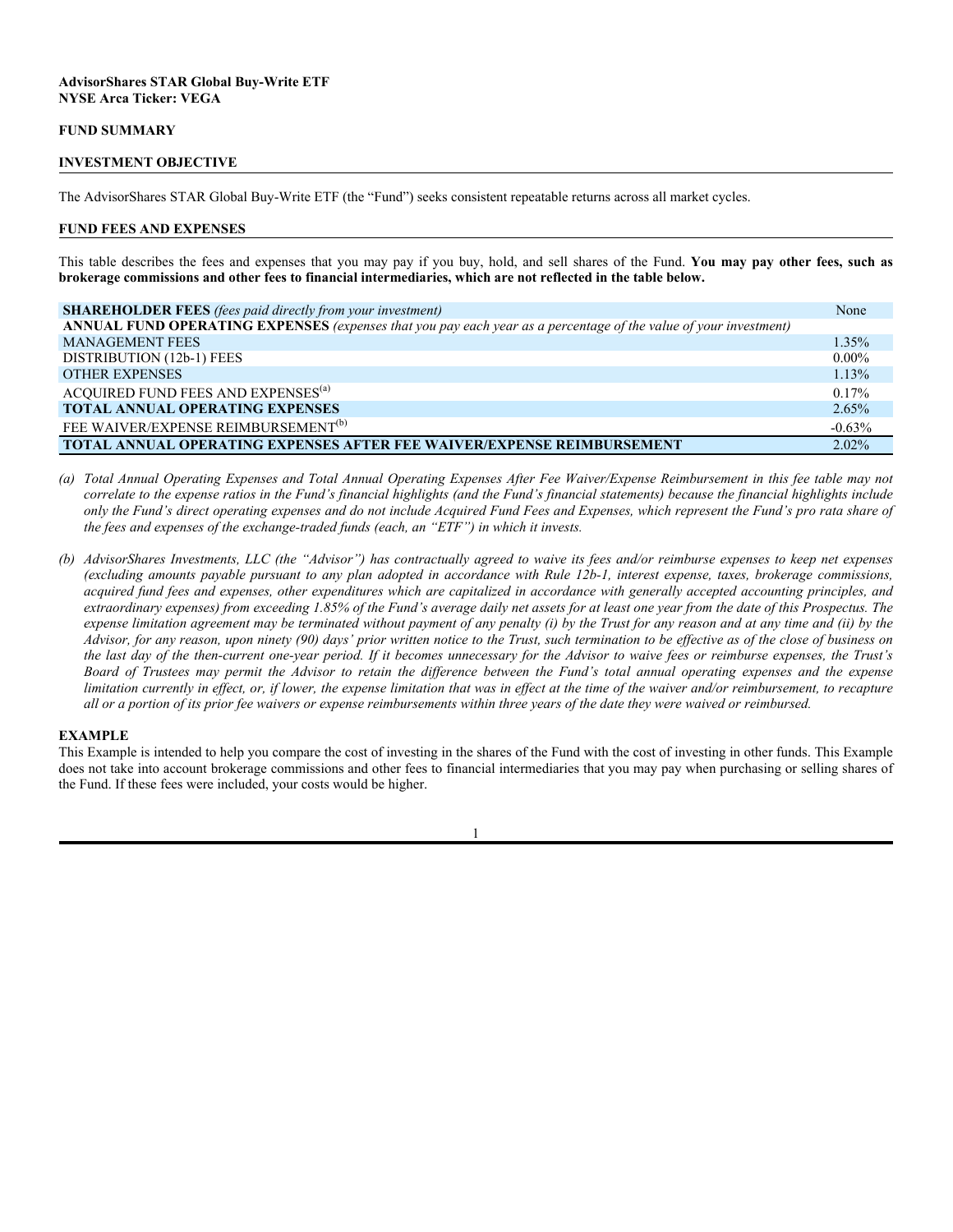The Example assumes that you invest \$10,000 in the Fund for the time periods indicated and then sell all of your shares at the end of those periods. The Example also assumes that your investment has a 5% return each year and that the Fund's operating expenses remain the same. Although your actual costs may be higher or lower, based on these assumptions your costs would be:

|                                                | YEAR  | 3 YEARS | 5 YEARS | 10 YEARS |
|------------------------------------------------|-------|---------|---------|----------|
| <b>AdvisorShares STAR Global Buy-Write ETF</b> | \$205 | \$634   | \$1,088 | \$2,348  |
|                                                |       |         |         |          |

#### **PORTFOLIO TURNOVER**

The Fund pays transaction costs, such as commissions, when it buys and sells securities (or "turns over" its portfolio). A higher portfolio turnover rate may indicate higher transaction costs and may result in higher taxes when Fund shares are held in a taxable account. These costs, which are not reflected in Total Annual Operating Expenses or in the Example, affect the Fund's performance. This rate excludes the value of portfolio securities received or delivered as a result of in-kind creations or redemptions of the Fund's shares. During the most recent fiscal year, the Fund's portfolio turnover rate was 55% of the average value of its portfolio.

#### **PRINCIPAL INVESTMENT STRATEGIES**

The Fund is an actively managed ETF that is primarily a "fund of funds". The Fund invests in ETFs and exchange-traded notes ("ETNs") that seek to track a diversified basket of global indices and investment sectors that meet certain selection criteria established by ChangePath, LLC (the "Sub-Advisor"). The Fund also may invest, subject to the same selection criteria, in exchange-traded products that invest directly in commodities or currencies and that are registered only pursuant to the Securities Act of 1933 (collectively with ETFs and ETNs, "ETPs"). The selection criteria include size, historical track record, diversification among indices, the correlation of an index to other indices and an ability to write covered call options on the particular ETP. The Fund also may invest in individual securities. Individual security selection criteria include fundamental, behavior, qualitative and macro-economic data. The Sub-Advisor may dispose of the Fund's interest in an ETP or a particular security if it no longer meets the selection criteria. The Fund invests globally, which means that the Sub-Advisor invests anywhere in the world across a variety of asset classes and sectors.

The Sub-Advisor seeks to achieve the Fund's investment objective by using a proprietary strategy known as Volatility Enhanced Global Appreciation ("VEGA"). Through its investment selection, the Sub-Advisor strives for participation in the appreciation of the underlying assets while reducing the overall volatility of a global portfolio through the use of options.

The option strategies used by the Sub-Advisor are limited to covered call writing, selling cash-secured puts, and purchasing protective puts. These options strategies are intended to reduce risk. Covered call writing is when the owner of a security sells the right to someone else to purchase the security at a specified price within a specified time period. The owner receives a premium or payment for giving up the right to gains above the specified price within the defined period. In the event the price does not reach the target within the time period, it expires and the owner of the underlying security keeps the payment. Covered calls are sold on up to 100% of the underlying positions that have options available based upon volatility and its impact on the targeted beta of the overall portfolio. Selling cash-secured puts is when we sell the right to someone to sell us a security at a specified price within a specified time period. This price is generally below the current market value of the underlying security. Cash is used to secure the transaction so that if the put is exercised, and we are required to purchase the underlying security, the cash has already been set aside. Purchasing protective puts is when we purchase the right to sell someone a security at a specified price within a specified time period. There is an associated cost, but in the event the underlying security declines, ownership of the put can potentially help reduce the downside risk. In the event the market rises, the cost of the option can be lost. Through use of the above methods, the Sub-Advisor seeks to provide a strategy that allows for growth with reduced volatility as compared to the underlying portfolio benchmark.

To the extent cash and cash equivalents in the Fund's portfolio serve as collateral for cash-secured put options, such cash and cash equivalents may not be invested in ETPs, additional options, other securities or other similar investments in pursuit of the Fund's investment objective. Rather, on a day-to-day basis, such collateral may be invested in U.S. government securities, short-term, high quality fixed income securities, money market instruments, cash, and other cash equivalents with maturities of one year or less, or ETPs that hold such investments.

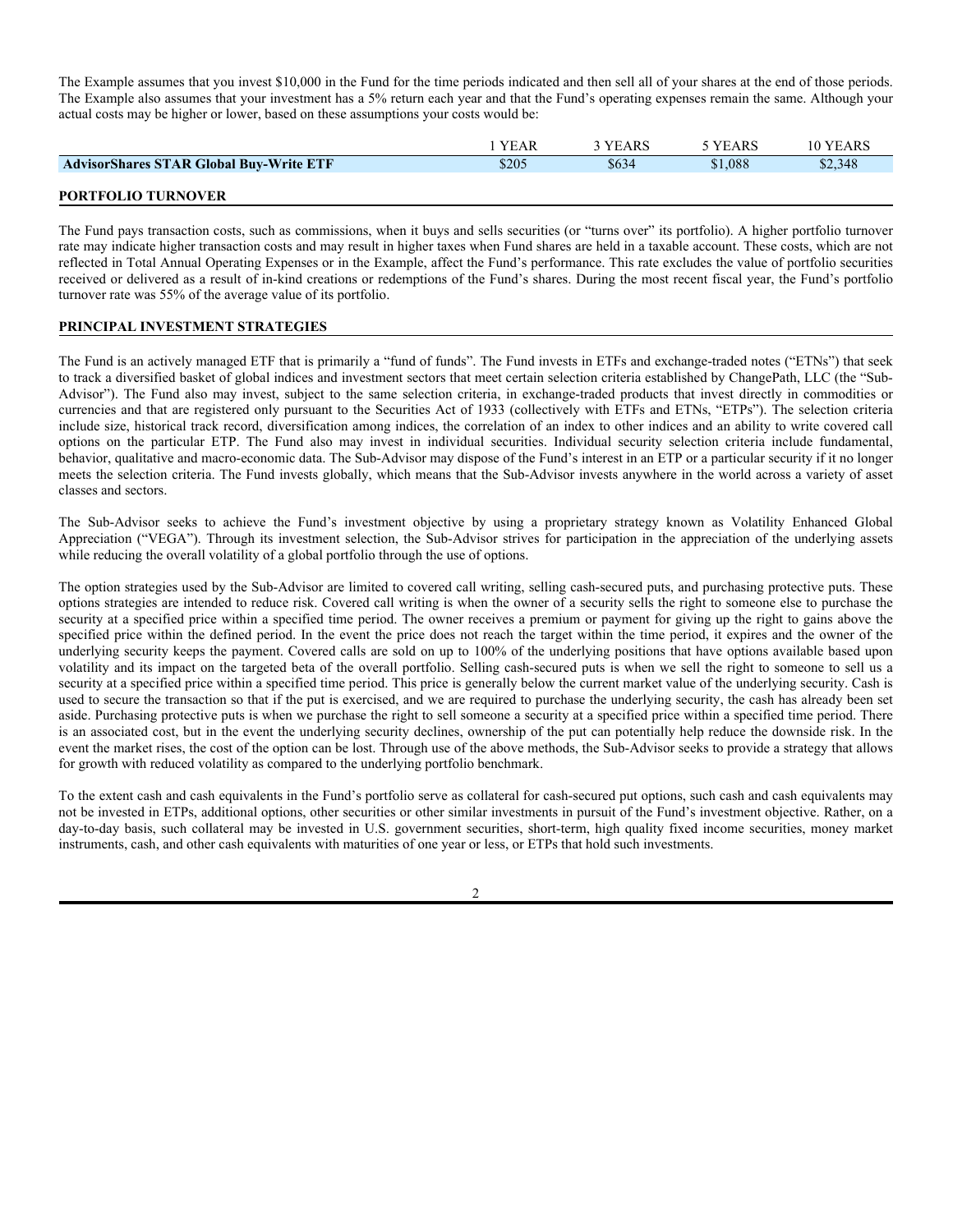#### **PRINCIPAL RISKS OF INVESTING IN THE FUND**

The Fund is subject to a number of risks, described below, that may affect the value of its shares, including the possible loss of money. As with any fund, there is no guarantee that the Fund will achieve its investment objective.

**Allocation Risk.** The Fund's particular allocations may have a significant effect on the Fund's performance. Allocation risk is the risk that the selection of ETPs and the allocation of assets among such ETPs will cause the Fund to underperform other funds with a similar investment objective that do not allocate their assets in the same manner or the market as a whole.

**Derivatives Risk.** Derivatives may be riskier than other types of investments because they may be more sensitive to changes in economic or market conditions than other types of investments and could result in losses that significantly exceed the Fund's original investment. A derivative is a financial contract the value of which depends on, or is derived from, the value of a financial asset (such as stock, bond or currency), a physical asset (such as gold) or a market index (such as the S&P 500 Index). Many derivatives (including option contracts) create leverage thereby causing the Fund to be more volatile than it would be if it had not invested in derivatives. Derivatives also expose the Fund to counterparty risk (the risk that the derivative counterparty will not fulfill its contractual obligations) and to credit risk (the risk that a counterparty is or is perceived to be unwilling or unable to make timely payments or otherwise meet its contractual obligations).

Options Risk. Writing and purchasing call and put options are highly specialized activities and entail greater than ordinary investment risks. The value of the Fund's positions in options fluctuates in response to changes in the value of the underlying security. The Fund also risks losing all or part of the cash paid for purchasing call and put options. Fund assets covering written options cannot be sold while the option is outstanding, unless replaced with similar assets. As a result, there is a possibility that segregation of a large percentage of the Fund's assets could affect its portfolio management as well as the ability of the Fund to meet other current obligations.

**ETF Market Risk.** In stressed market conditions, the market for certain ETF shares may become less liquid in response to deteriorating liquidity in the markets for the ETF's underlying portfolio holdings. This adverse effect on liquidity for the ETF's shares in turn can lead to differences between the market price of the ETF's shares and the underlying value of those shares. In addition, there are a limited number of institutions that act as authorized participants. If these institutions exit the business or are, for any reason, unable to process creation and/or redemption orders with respect to the Fund, or purchase and sell securities in connection with creation and/or redemption orders, as applicable, and no other authorized participant steps forward to create or redeem, or purchase or sell securities, as applicable, Fund shares may trade at a premium or discount to their net asset value ("NAV") and possibly face operational issues such as trading halts and/or delisting. The absence of an active market in the Fund's shares could lead to a heightened risk of differences between the market price of the Fund's shares and the underlying value of those shares.

**Exchange-Traded Note Risk.** ETNs are senior, unsecured unsubordinated debt securities issued by an underwriting bank that are designed to provide returns that are linked to a particular reference asset or benchmark less investor fees. ETNs have a maturity date and generally are backed only by the creditworthiness of the issuer. As a result, the value of an ETN may be influenced by time to maturity, level of supply and demand for the ETN, volatility and lack of liquidity in the underlying market (*e.g.*, the commodities market), changes in the applicable interest rates, and changes in the issuer's credit rating and economic, legal, political or geographic events that affect the underlying market. ETNs also may be subject to commodities market risk and credit risk.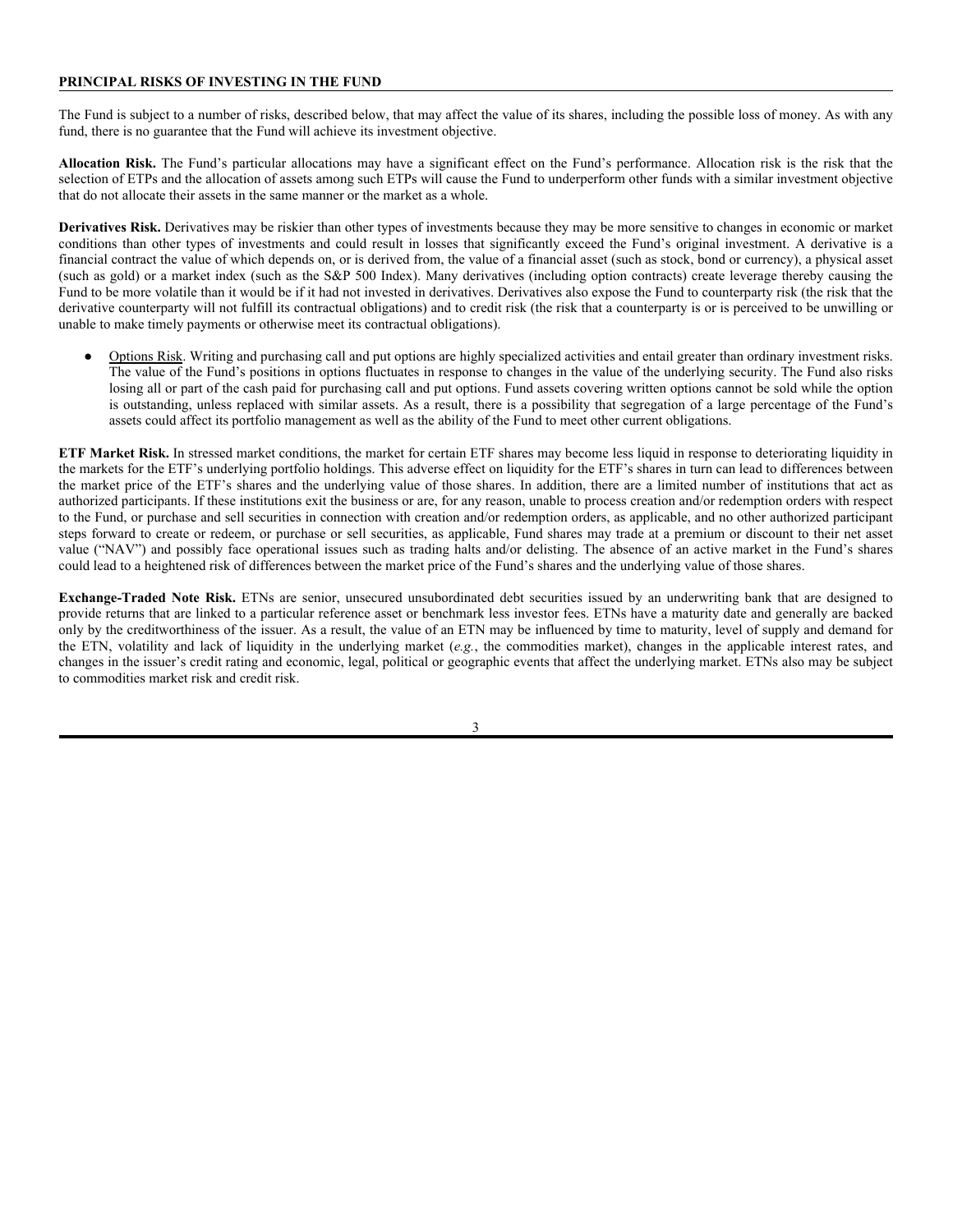**Exchange-Traded Product Risk.** Through its investments in ETPs, the Fund is subject to the risks associated with the ETPs' investments or reference assets/benchmark components, including the possibility that the value of the securities or instruments held by or linked to an ETP could decrease. These risks include any combination of the risks described below, as well as certain of the other risks described in this section. The Fund's exposure to a particular risk will be proportionate to the Fund's overall allocation to the ETPs and the ETPs' asset allocation.

- Commodity Risk. An ETP's investment in commodities or commodity-linked derivative instruments may subject the ETP (and indirectly the Fund) to greater volatility than investments in traditional securities, particularly if the instruments involve leverage. The value of commodities and commodity-linked derivative instruments may be affected by changes in overall market movements, commodity index volatility, changes in interest rates, or factors affecting a particular industry or commodity, such as drought, floods, weather, livestock disease, embargoes, tariffs and international economic, political and regulatory developments.
- Concentration Risk. An ETP may, at various times, concentrate in the securities or commodities of a particular industry, group of industries, market sector or geographic region. To the extent an ETP's investments are so concentrated, the Fund may be adversely affected by political, regulatory, and market conditions affecting the particular industry, group of industries, market sector or geographic region.
- Counterparty Risk. Commodity-linked derivatives, repurchase agreements, swap agreements and other forms of financial instruments that involve counterparties subject an ETP to the risk that the counterparty could default on its obligations under the agreement, either through the counterparty's bankruptcy or failure to perform its obligations.
- Credit Risk. Certain of the ETPs are subject to the risk that a decline in the credit quality of a portfolio investment or a counterparty to a portfolio investment could cause the ETP's share price to fall. The ETPs could lose money if the issuer or guarantor of a portfolio investment or the counterparty to a derivatives contract fails to make timely principal or interest payments or otherwise honor its obligations.
- Emerging Markets Risk. There is an increased risk of price volatility associated with an ETP's investments in, or exposure to, emerging market countries, which may be magnified by currency fluctuations relative to the U.S. dollar.
- Equity Risk. The prices of equity securities in which an ETP invests or is exposed to rise and fall daily. These price movements may result from factors affecting individual issuers, industries or the securities market as a whole.
- Foreign Currency Risk. Currency movements may negatively impact the value of an ETP portfolio security even when there is no change in the value of the security in the issuer's home country. Certain ETPs may not hedge against the risk of currency exchange rate fluctuations, while other ETPs may if there is volatility in currency exchange rates.
- Foreign Securities Risk. An ETP's investments in, or exposure to, foreign issuers involve certain risks including, but not limited to, risks of adverse changes in foreign economic, political, regulatory and other conditions, or changes in currency exchange rates or exchange control regulations (including limitations on currency movements and exchanges). In certain countries, legal remedies available to investors may be more limited than those available with respect to investments in the United States. In addition, the securities of some foreign companies may be less liquid and, at times, more volatile than securities of comparable U.S. companies.
- Large-Capitalization Risk. An ETP may invest in large-capitalization companies. Returns on investments in stocks of large U.S. companies could trail the returns on investments in stocks of small- and mid-cap companies or the market as a whole.
- Mid-Capitalization Risk. An ETP may invest in mid-capitalization companies. Mid-cap companies may be more volatile and more likely than large-cap companies to have limited product lines, markets, or financial resources, and to depend on a few key employees. Returns on investments in stocks of mid-cap companies could trail the returns on investments in stocks of large-cap companies or the equity market as a whole.

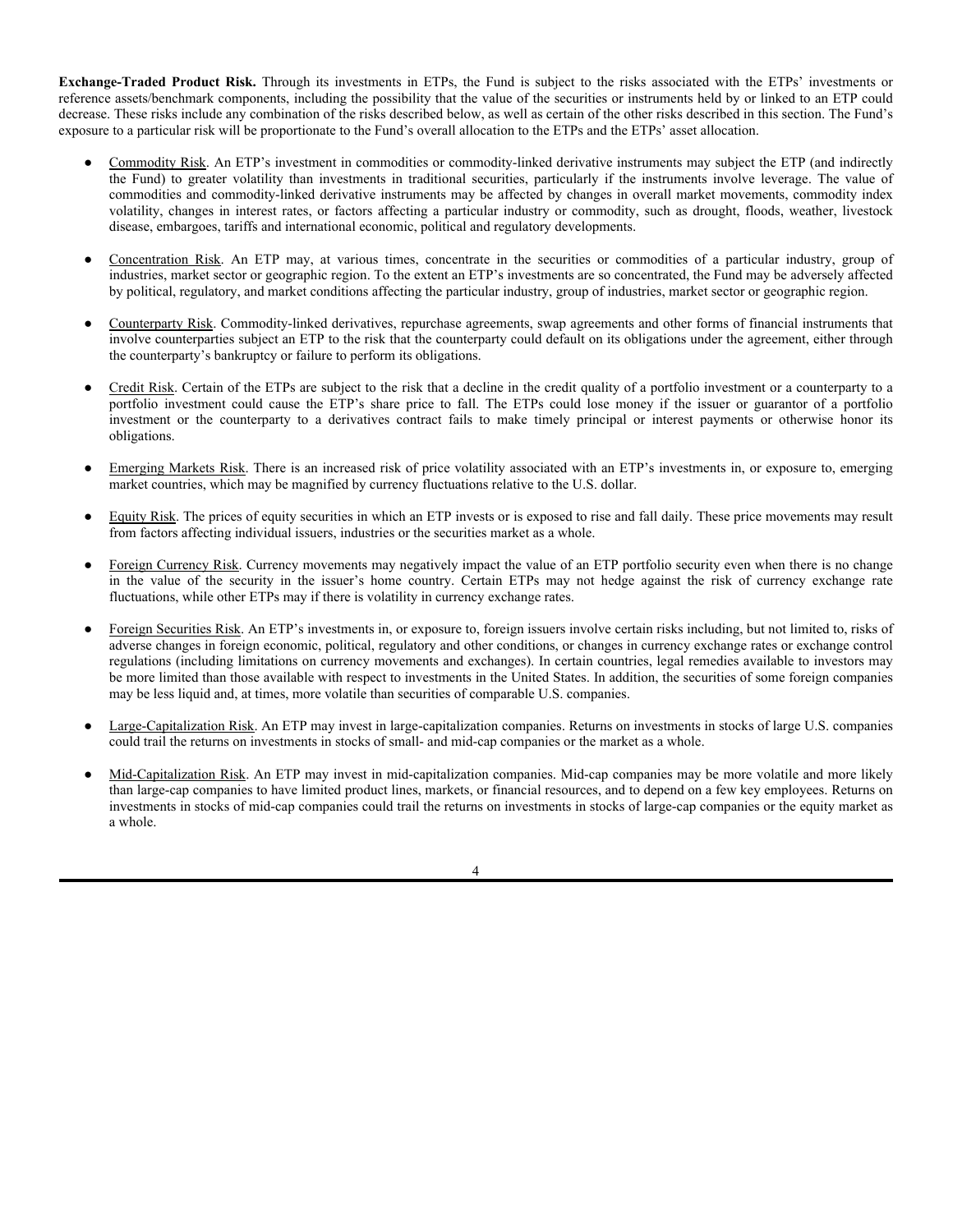- Small-Capitalization Risk. An ETP may invest in small-capitalization companies. Small-cap companies may be more vulnerable than larger, more established organizations to adverse business or economic developments. In particular, small-cap companies may have limited product lines, markets, and financial resources and may be dependent upon a relatively small management group. These securities may be listed on an exchange or trade over-the-counter, and may or may not pay dividends. During a period when the performance of small-cap stocks falls behind that of other types of investments, such as large-cap stocks, the ETP's performance could be adversely affected.
- Tracking Error Risk. Tracking error can arise due to factors such as the effect of transaction fees and expenses incurred by an ETP, changes in composition of the ETP's benchmark, and the ability of the ETP manager or sponsor to successfully implement his or her investment strategy.

**Illiquid Investments Risk.** This risk exists when particular Fund investments are difficult to purchase or sell, which can reduce the Fund's returns because the Fund may be unable to transact at advantageous times or prices.

**Management Risk.** The Sub-Advisor continuously evaluates the Fund's holdings, purchases and sales with a view to achieving the Fund's investment objective. However, achievement of the stated investment objective cannot be guaranteed. The Sub-Advisor's judgment about the markets, the economy, or companies may not anticipate actual market movements, economic conditions or company performance, and these factors may affect the return on your investment.

**Market Risk.** Due to market conditions, the value of the Fund's investments may fluctuate significantly from day to day. Price fluctuations may be temporary or may last for extended periods. This volatility may cause the value of your investment in the Fund to decrease. Local, regional, or global events such as war, acts of terrorism, the spread of infectious illness or other public health issues, recessions, or other events could have a significant impact on the market generally and on specific securities. The market value of a security may also decline because of factors that affect a particular industry or industries, such as labor shortages or increased production costs and competitive conditions within an industry. Because of its link to the markets, an investment in the Fund may be more suitable for long-term investors who can bear the risk of short-term principal fluctuations, which at times may be significant.

**Tax Risk.** If positions held by the Fund pursuant to its covered call strategy were treated as "straddles" for federal income tax purposes, or the Fund's risk of loss with respect to a position was otherwise diminished as set forth in Treasury Regulations, dividends on stocks that are a part of such positions would not constitute qualified dividend income subject to such favorable income tax treatment in the hands of non-corporate shareholders or be eligible for the dividends received deduction for corporate shareholders. In addition, generally, straddles are subject to certain rules that may affect the amount, character and timing of the Fund's gains and losses with respect to straddle positions.

**Trading Risk.** Shares of the Fund may trade above or below their NAV. The trading price of the Fund's shares may deviate significantly from their NAV during periods of market volatility and, in such instances, you may pay significantly more or receive significantly less than the underlying value of the Fund's shares. There can be no assurance that an active trading market for the Fund's shares will develop or be maintained. In addition, trading in shares of the Fund may be halted because of market conditions or for reasons that, in the view of the NYSE Arca, Inc. (the "Exchange"), make trading in shares inadvisable.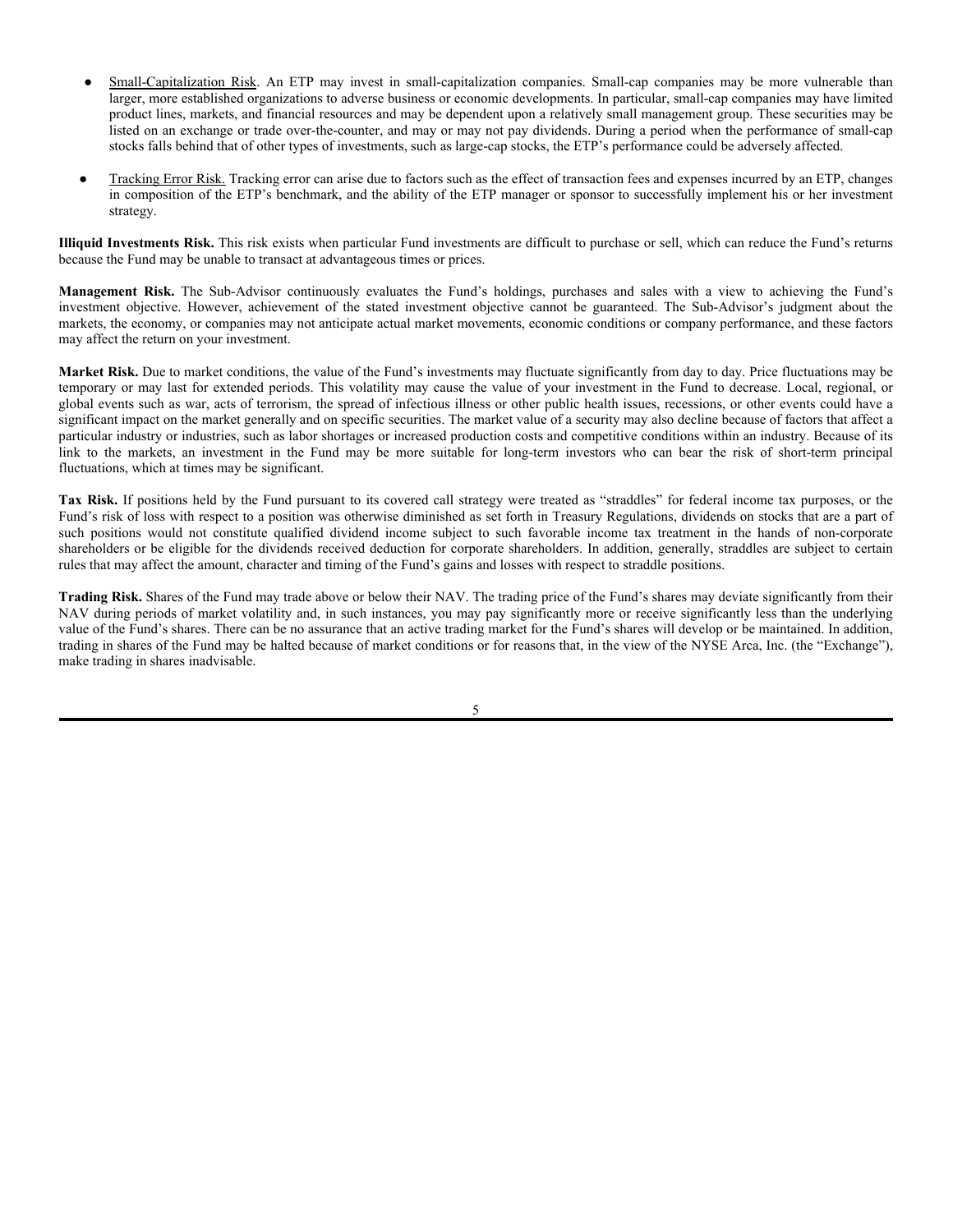# **FUND PERFORMANCE**

The bar chart and table that follow show how the Fund has performed on a calendar year basis and provide an indication of the risks of investing in the Fund. The table also shows how the Fund's performance compares to the MSCI All Country World Index (Net), which is an unmanaged free float-adjusted market capitalization weighted index that is designed to measure the equity market performance of developed and emerging markets. Both the bar chart and the table assume the reinvestment of all dividends and distributions. Past performance (before and after taxes) does not necessarily indicate how the Fund will perform in the future.

Updated performance information is available on the Fund's website at www.advisorshares.com.

# **Calendar Year Total Returns**



The Fund's year-to-date total return as of September 30, 2021 was 7.23%.

# **Best and Worst Quarter Returns (for the period reflected in the bar chart above)**

|                | Return          | $\mathbf{r}$<br><b>Ouarter/Year</b> |
|----------------|-----------------|-------------------------------------|
| Highest Return | $1.54\%$        | 20/2020                             |
| Lowest Return  | $5.78\%$<br>- 1 | O/2020                              |

# **AVERAGE ANNUAL TOTAL RETURNS FOR THE PERIODS ENDED DECEMBER 31, 2020**

|                                                                                          |        |         | <b>Since Inception</b> |
|------------------------------------------------------------------------------------------|--------|---------|------------------------|
| ADVISORSHARES STAR GLOBAL BUY-WRITE ETF                                                  | 1 Year | 5 Years | (9/17/2012)            |
| Return Before Taxes Based on NAV                                                         | 7.76%  | 7.68%   | $5.14\%$               |
| Return After Taxes on Distributions                                                      | 7.70%  | 7.52%   | 5.02%                  |
| Return After Taxes on Distributions and Sale of Fund Shares                              | 4.66%  | 5.98%   | $4.03\%$               |
| [MSCI All Country World Index (Net) (reflects no deduction for fees, expenses, or taxes) | 16.25% | 12.26%  | 10.25%                 |

After-tax returns are calculated using the highest historical individual federal marginal income tax rates and do not reflect the impact of state and local taxes. Actual after-tax returns depend on your tax situation and may differ from those shown and are not relevant if you hold your shares through tax-advantaged arrangements, such as 401(k) plans or individual retirement accounts. In some cases, the return after taxes on distributions and sale of fund shares may exceed other average annual total returns due to an assumed tax benefit from any losses on a sale of shares at the end of the measurement period.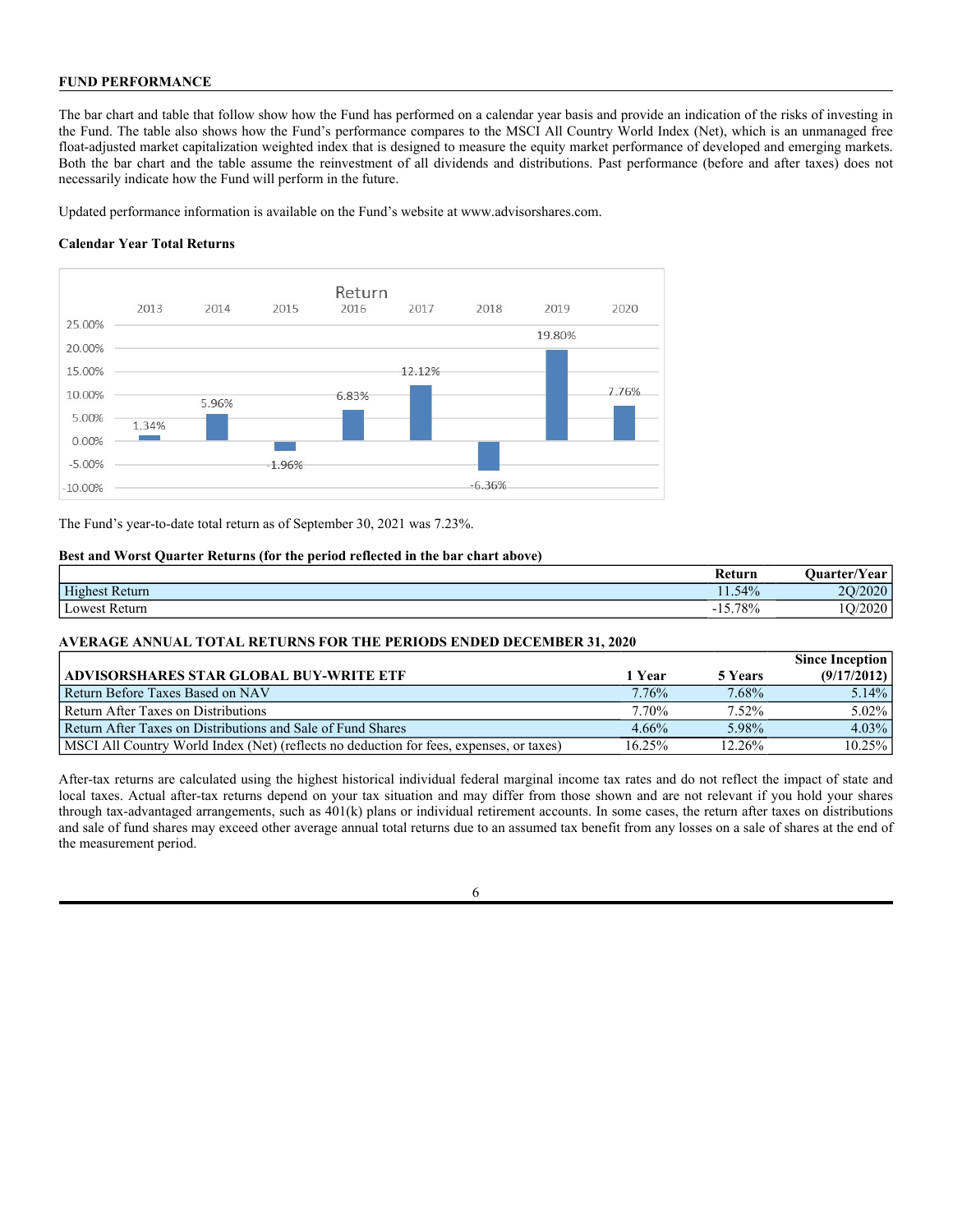#### **MANAGEMENT**

| Name                                                                          | <b>Title</b> |                                           |
|-------------------------------------------------------------------------------|--------------|-------------------------------------------|
|                                                                               |              |                                           |
| AdvisorShares Investments, LLC                                                | Advisor      |                                           |
|                                                                               |              |                                           |
| ChangePath, LLC                                                               | Sub-Advisor  |                                           |
|                                                                               |              |                                           |
| <b>PORTFOLIO MANAGERS</b>                                                     |              |                                           |
|                                                                               |              |                                           |
| <b>Name and Title</b>                                                         |              | <b>Length of Service with Sub-Advisor</b> |
|                                                                               |              |                                           |
| <b>Kenneth R. Hyman, SVP Business Development</b>                             |              | since October 2020                        |
| <b>Robert Kellogg, CFA, Investment Officer and Head of Financial Planning</b> |              | since December 2018                       |

**Rebecca M. Valdez,** *Portfolio Manager* since October 2020

# **PURCHASE AND SALE OF FUND SHARES**

The Fund issues and redeems shares on a continuous basis at NAV only in a large specified number of shares called a "Creation Unit." Only institutional investors that are acting as the Fund's authorized participants (typically broker-dealers) may purchase or redeem Creation Units. A Creation Unit transaction generally is conducted in exchange for a basket of securities closely approximating the holdings of the Fund along with a specified amount of cash. Individual Fund shares may only be purchased and sold in secondary market transactions through brokers. The shares of the Fund are listed on the Exchange and, because shares trade at market price rather than at NAV, shares may trade at a value greater than (premium) or less than (discount) NAV. When buying or selling shares in the secondary market, you may incur costs attributable to the difference between the highest price a buyer is willing to pay to purchase shares of the Fund (bid) and the lowest price a seller is willing to accept for shares of the Fund (ask) (the "bid-ask spread"). Recent information regarding the Fund's NAV, market price, premiums and discounts, and bid-ask spreads will be available on the Fund's website at www.advisorshares.com.

#### **TAX INFORMATION**

The Fund intends to make distributions that may be taxed as ordinary income, qualified dividend income or capital gains (or a combination thereof), unless you are investing through a tax-advantaged arrangement such as a 401(k) plan or an individual retirement account ("IRA"), which may be taxed upon withdrawal.

#### **PAYMENTS TO BROKER-DEALERS AND OTHER FINANCIAL INTERMEDIARIES**

Investors purchasing shares in the secondary market through a brokerage account or with the assistance of a broker may be subject to brokerage commissions and charges. If you purchase Fund shares through a broker-dealer or other financial intermediary (such as a bank), the Advisor or Sub-Advisor may pay the intermediary for the sale of Fund shares and related services. These payments may create a conflict of interest by influencing broker-dealers or other intermediaries and your salesperson to recommend the Fund over another investment. Ask your salesperson or visit your financial intermediary's website for more information.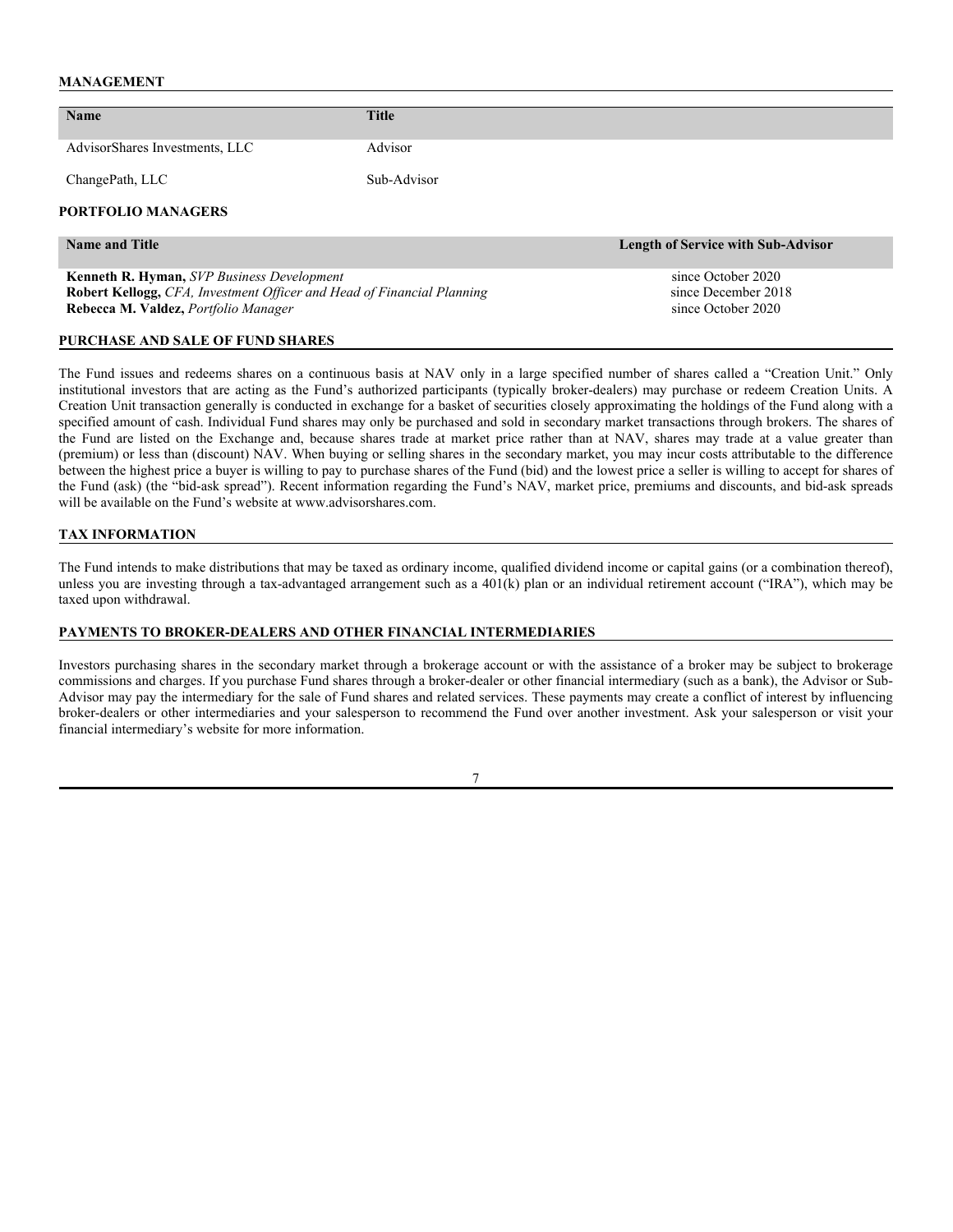# **MORE INFORMATION ABOUT THE TRUST AND THE FUND**

AdvisorShares Trust (the "Trust") is a Delaware statutory trust offering a number of professionally managed investment portfolios or funds.

Section 12(d)(1) of the Investment Company Act of 1940 (the "1940 Act") restricts investments by investment companies in the securities of other investment companies, including shares of the Fund or another ETF. However, under certain circumstances and subject to certain terms and conditions, a registered investment company may invest in other investment companies ("underlying investment companies") beyond the limits set forth in Section 12(d)(1). In particular, if an underlying investment company has obtained a Section 12(d)(1) exemptive order from the U.S. Securities and Exchange Commission (the "SEC") or is relying on Rule 12d1-4, the Fund may enter into an agreement with the underlying investment company pursuant to which the Fund may invest in the underlying investment company beyond the Section 12(d)(1) limits subject to the terms and conditions of the underlying investment company's exemptive order or Rule 12d1-4, as applicable. The Fund also may enter into such agreements with certain other ETFs to permit the Fund to invest in the ETFs to an unlimited extent.

Creation Units of the Fund are issued and redeemed principally in-kind for portfolio securities along with a specified cash payment.

#### **EXCEPT WHEN AGGREGATED IN CREATION UNITS, SHARES OF THE FUND ARE NOT REDEEMABLE SECURITIES.**

#### **MORE INFORMATION ABOUT THE FUND'S INVESTMENT OBJECTIVE**

The Fund seeks consistent repeatable returns across all market cycles. The Fund's investment objective is non-fundamental and may be changed by the Trust's Board of Trustees (the "Board") without a shareholder vote.

#### **MORE INFORMATION ABOUT THE FUND'S PRINCIPAL INVESTMENT STRATEGIES**

The Fund is an actively managed ETF and, thus, does not seek to replicate the performance of a specified passive index of securities. Instead, it uses an active investment strategy in seeking to meet its investment objective. The Sub-Advisor, subject to the oversight of the Advisor and the Board, has discretion on a daily basis to manage the Fund's portfolio in accordance with the Fund's investment objective and investment policies.

The ETFs in which the Fund invests are themselves investment companies registered under the 1940 Act, the shares of which trade on a national securities exchange. The ETFs will primarily track the performance of securities indices the performance of which corresponds generally to the price and yield performance, before fees and expenses, of specific indices representing countries or regions. However, the Sub-Advisor also may invest in ETFs that are actively managed to achieve similar exposure. The ETFs may be managed by a third-party investment advisor not affiliated with the Advisor or Sub-Advisor or by the Advisor, Sub-Advisor or an affiliated party of either.

Under normal market conditions, the Fund will purchase shares of or interests in ETPs in the secondary market. When the Fund invests in an ETP (except an ETN) in addition to directly bearing the expenses associated with its own operations, it also will bear a pro rata portion of the ETP's expenses (including operating costs and management fees). Because ETNs are debt securities and not pools of securities, the Fund pays a specific investor fee for its investments in ETNs. Consequently, an investment in the Fund entails more direct and indirect expenses than a direct investment in an ETP.

**VEGA.** The Sub-Advisor uses VEGA, a proprietary quantitative and qualitative investment process, to determine the optimal equity securities and derivatives for the strategy. The process focuses on the performance of a comprehensive portfolio of assets based on the combination of risk, return and their correlation to each other. Consistent with VEGA, call options are sold on the Fund's portfolio holdings at a strike price equivalent to targets based on volatility and quantitative criteria. As calls are covered and/or expire, a new strike price is calculated for each security and additional options on the underlying securities are sold. The average time until expiration for the option portfolio is typically one quarter (91 days) or less, so that premiums may be received on each security approximately four times per year. The Sub-Advisor, however, reserves the right to close out or enter into options on a more or less frequent basis in its discretion if it believes it is in the best interest of the Fund. The Sub-Advisor periodically monitors the performance of the Fund's portfolio and systematically rebalances and initiates tactical shifts in the underlying investments when the strategy indicates it is both optimal and beneficial to do so.

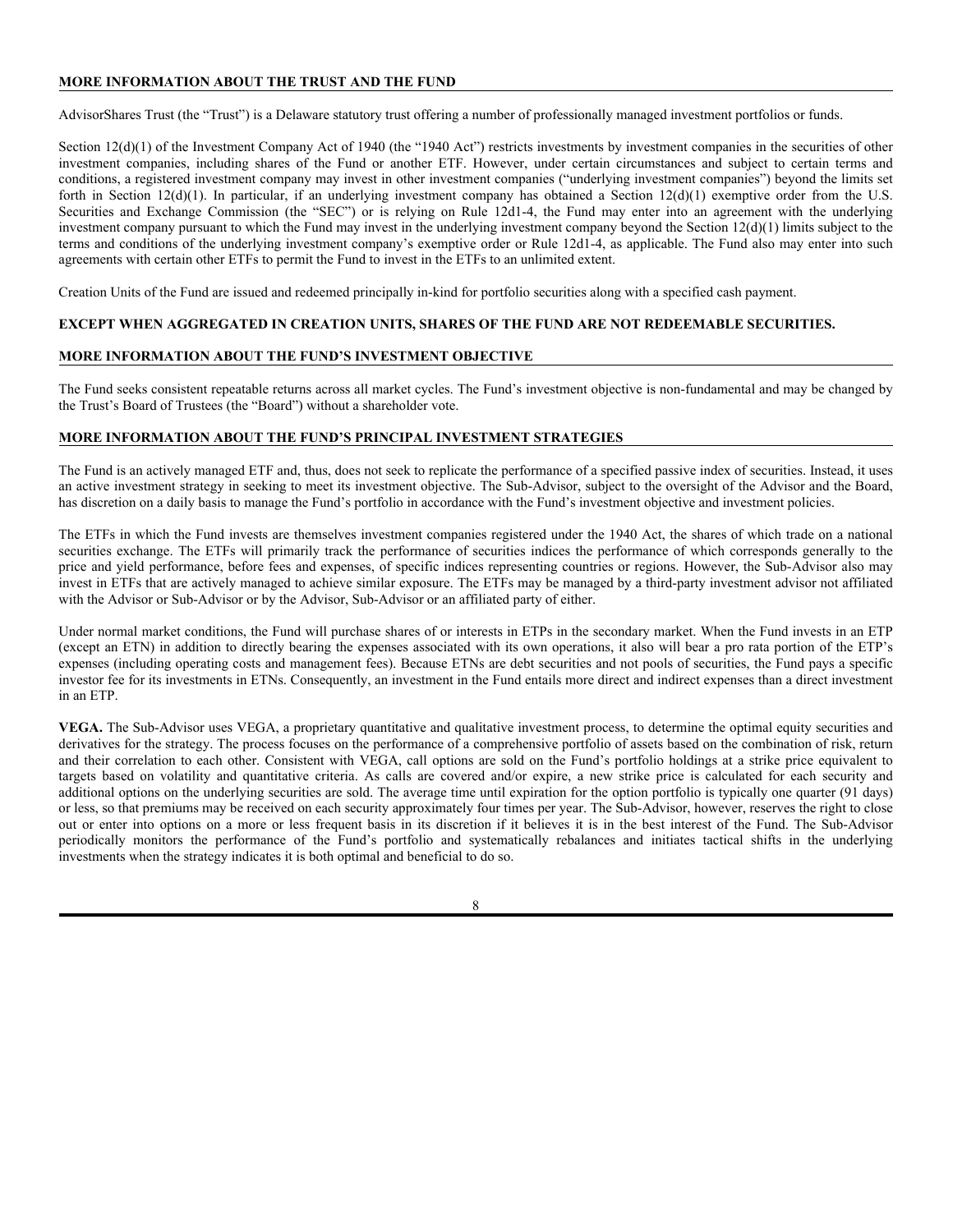**Premium Income Enhancement.** VEGA is designed to generate quarterly returns in the form of premiums received from the sale of covered call and/or cash-secured put options. The amount of the premium is typically determined at the start of the quarter, and realized either at expiration or sooner if the strategy determines that conditions warrant covering the short option position beforehand. The risks of covered call writing include the potential for the market to rise sharply. In such instance, the buyer of the call option would likely acquire the security from the Fund and the return on that security would be limited to the premium received and the difference between the strike price and the purchase price until such time as the underlying security is repurchased as applicable. The risks of cash-secured put writing include the potential for the price of the underlying security to decline significantly causing the put writer, the Fund, to have an unrealized loss due to the high stock purchase price.

Except for premium amounts required for transactional and portfolio management purposes, the Sub-Advisor, in its discretion, may allocate the accumulated premium in "principal protection" and/or "reinvestment strategies."

Principal Protection. The "principal protection" feature is intended as a means to profit and/or hedge against potential price declines of 20% or greater. The feature may be implemented when volatility declines and/or security prices rise and the Sub-Advisor determines the cost of principal protection to be beneficial. The cost of the protection is expected to be paid from accumulated option premiums but principal may be used. The use of principal protection entails the purchase of put options on a security representing some or all of the Fund's portfolio holdings. The risk of buying long puts is limited to the loss of the premium paid for the purchase of the put.

**Reinvestment Strategies of Option Premium.** Option premiums received by the Fund will remain in cash or cash equivalents or may be invested in ETPs that invest primarily in U.S. treasuries or other cash equivalent securities.

The Sub-Advisor also utilizes a "volatility based reinvestment strategy" whereby accumulated option premiums may be reinvested in the Fund's existing portfolio holdings in certain instances, such as when the level of implied volatility rises and/or securities' prices decline.

# **MORE INFORMATION ABOUT THE PRINCIPAL RISKS OF INVESTING IN THE FUND**

The Fund is subject to a number of risks that may affect the value of its shares. This section provides additional information about the Fund's principal risks. The degree to which a risk applies to the Fund varies according to its investment allocation. Through its investments in ETPs, the Fund will be subject to the risks associated with the ETPs. Please see "Overview of the Principal Risks of ETPs" for a description of these risks. Each investor should review the complete description of the principal risks before investing in the Fund. An investment in the Fund may not be appropriate for certain investors. As with investing in other securities whose prices increase and decrease in market value, you may lose money by investing in the Fund.

**Allocation Risk.** The Fund's particular allocations may have a significant effect on the Fund's performance. Allocation risk is the risk that the selection of ETPs and the allocation of assets among such ETPs will cause the Fund to underperform other funds with a similar investment objective that seek to achieve their investment objectives by investing directly in the securities or instruments held by ETPs, by investing in a different selection of ETPs, or by pursuing a different allocation of assets among such ETPs. Because the risks and returns of different ETPs can vary widely over any given time period, the Fund's performance could suffer if a particular ETP does not perform as expected.

 $\overline{Q}$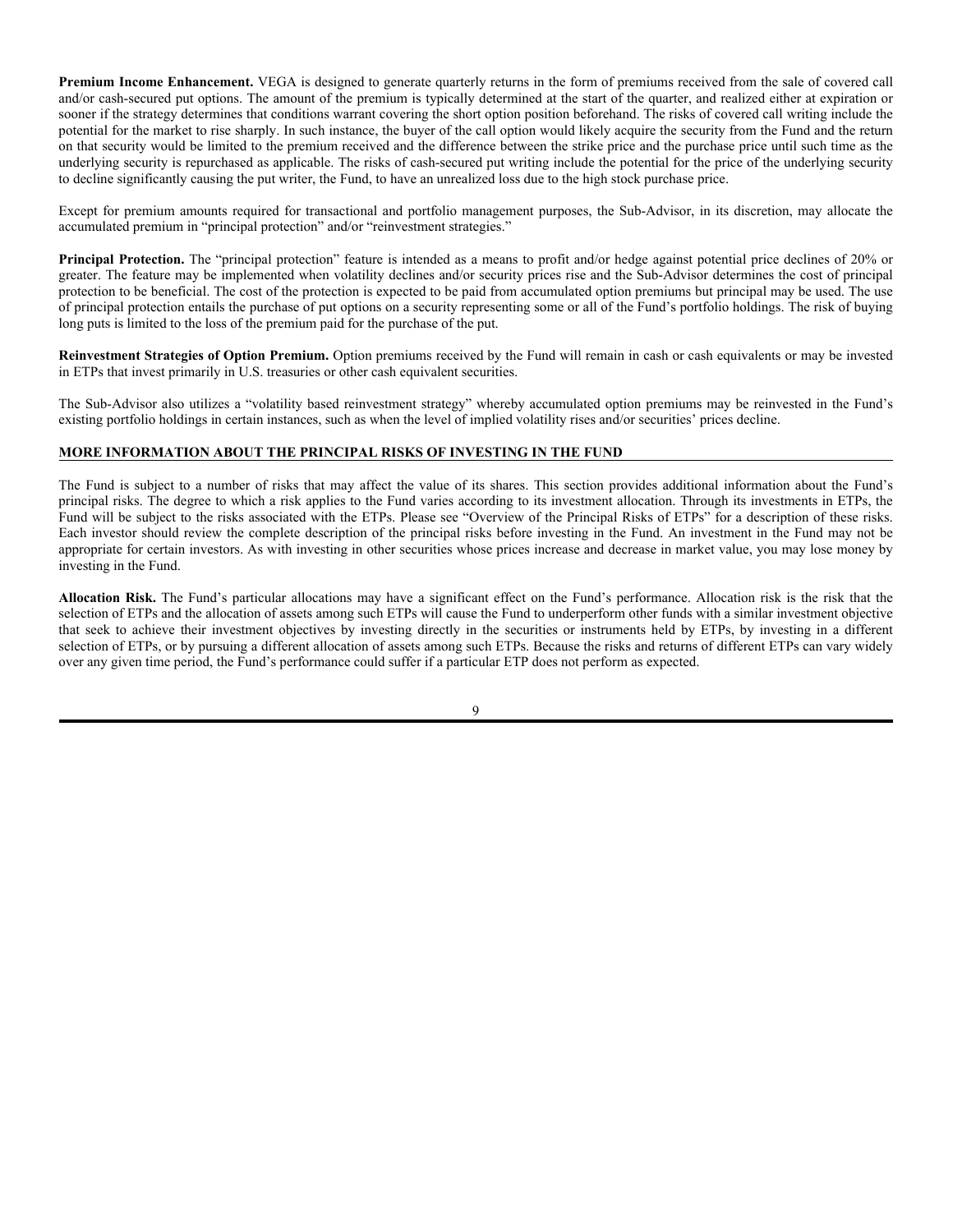**Derivatives Risk.** The Fund may invest in derivatives to gain market exposure, enhance returns or hedge against market declines. Examples of derivatives are options, futures, options on futures and swaps. The Fund's use of derivative instruments involves risks different from or possibly greater than, the risks associated with investing directly in securities and other traditional investments. These risks include (i) the risk that the counterparty to a derivative transaction may not fulfill its contractual obligations; (ii) the risk of mispricing or improper valuation; and (iii) the risk that changes in the value of the derivative may not correlate perfectly with the underlying asset, rate or index. These risks could cause the Fund to lose more than the principal amount invested. In addition, investments in derivatives may involve leverage, which means a small percentage of assets invested in derivatives can have a disproportionately larger impact on the Fund.

**Options Risk.** Writing and purchasing call and put options are highly specialized activities and entail greater than ordinary investment risks. The successful use of options depends in part on the future price fluctuations and the degree of correlation between the options and the securities markets. The value of the Fund's positions in options fluctuates in response to changes in the value of the underlying security. The Fund also risks losing all or part of the cash paid for purchasing call and put options. Fund assets covering written options cannot be sold while the option is outstanding, unless replaced with similar assets. As a result, there is a possibility that segregation of a large percentage of the Fund's assets could affect its portfolio management as well as the ability of the Fund to meet other current obligations. Unusual market conditions or the lack of a ready market for any particular option at a specific time may reduce the effectiveness of the Fund's option strategies, and for these and other reasons the Fund's option strategies may not reduce the Fund's volatility to the extent desired. The Fund may reduce its holdings of put options resulting in an increased exposure to a market decline.

**ETF Market Risk.** In stressed market conditions, the market for certain ETF shares may become less liquid in response to deteriorating liquidity in the markets for the ETF's underlying portfolio holdings. This adverse effect on liquidity for the ETF's shares in turn can lead to a difference between the market price of the ETF's shares and the underlying value of those shares. This difference can be reflected as a spread between the bid and ask prices quoted during the day or a premium or discount in the closing price from the Fund's NAV.

Because the Fund's shares trade in the secondary market, a broker may charge a commission to execute a transaction in shares and an investor may incur the cost of the spread between the price at which a dealer will buy shares (bid) and the somewhat higher price at which a dealer will sell shares (ask). In addition, not only are there a limited number of institutions that act as authorized participants, direct trading by authorized participants is critical to ensuring that the Fund's shares trade at or close to NAV. However, market makers are not obligated to make a market in the Fund's shares nor are authorized participants obligated to execute purchase or redemption orders for Creation Units and, in times of market stress, circumstances could develop that could cause them to refrain from these activities or reduce their role. The absence of an active market could lead to a heightened risk of differences between the market price of the Fund's shares and the underlying value of those shares.

**Exchange-Traded Note Risk.** The value of an ETN may be influenced by time to maturity, level of supply and demand for the ETN, volatility and lack of liquidity in the underlying market, changes in the applicable interest rates, and changes in the issuer's credit rating, and economic, legal, political or geographic events that affect the underlying market. It is expected that the issuer's credit rating will be investment-grade at the time of investment, however, the credit rating may be revised or withdrawn at any time and there is no assurance that a credit rating will remain in effect for any given time period. If a rating agency lowers the issuer's credit rating or there is a decline in the perceived creditworthiness of the issuer, the value of the ETN will decline as a lower credit rating reflects a greater risk that the issuer will default on its obligation to ETN investors. The Fund must pay an investor fee when investing in an ETN, which will reduce the amount of return on investment at maturity or upon redemption. There may be restrictions on the Fund's right to redeem its investment in an ETN, which is meant to be held until maturity. There are no periodic interest payments for ETNs and principal typically is not protected. As is the case with other ETPs, an investor could lose some of or the entire amount invested in ETNs. The Fund's decision to sell its ETN holdings may be limited by the availability of a secondary market.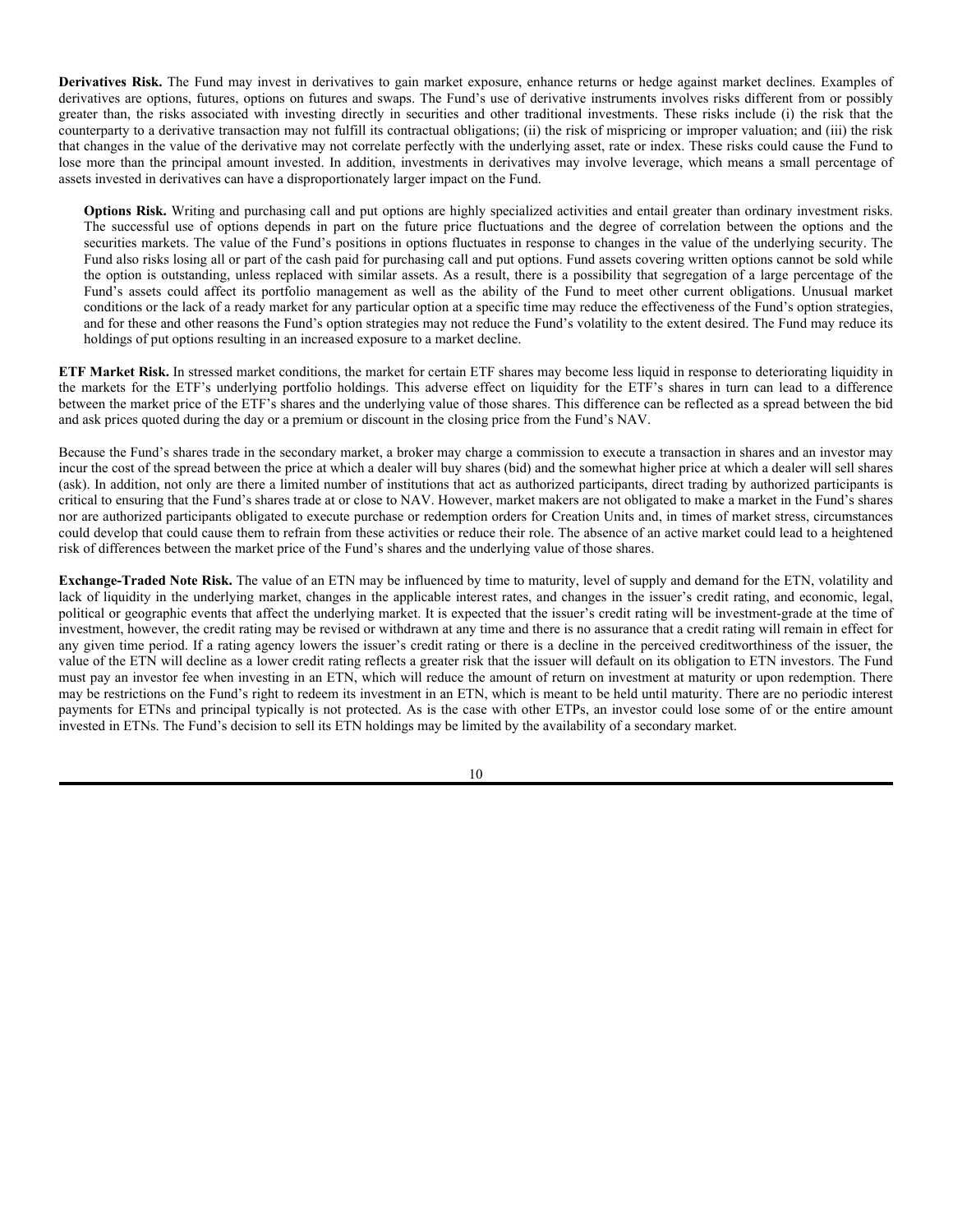**Illiquid Investments Risk.** In certain circumstances, it may be difficult for the Fund to purchase and sell particular portfolio investments due to infrequent trading in such investments. The prices of such securities may experience significant volatility, make it more difficult for the Fund to transact significant amounts of such securities without an unfavorable impact on prevailing market prices, or make it difficult for the Sub-Advisor to dispose of such securities at a fair price at the time the Sub-Advisor believes it is desirable to do so. In addition, the Fund's investments in ETNs and certain other ETPs, if any, may be subject to restrictions on the amount and timing of any redemptions. The Fund's investments in such securities may restrict the Fund's ability to take advantage of other market opportunities and adversely affect the value of the Fund's portfolio holdings. Such investments also may be subject to trading halts caused by extraordinary market volatility pursuant to "circuit breaker" rules.

**Management Risk.** The Sub-Advisor continuously evaluates the Fund's holdings, purchases and sales with a view to achieving the Fund's investment objective. However, achievement of the stated investment objective cannot be guaranteed. The Sub-Advisor's judgment about the markets, the economy, or companies may not anticipate actual market movements, economic conditions or company performance, and these factors may affect the return on your investment. In fact, no matter how good a job the Sub-Advisor does, you could lose money on your investment in the Fund, just as you could with other investments. If the Sub-Advisor is incorrect in its assessment of the income, growth or price realization potential of the Fund's holdings or incorrect in its assessment of general market or economic conditions, then the value of the Fund's shares may decline.

**Market Risk.** Investments in securities, in general, are subject to market risks that may cause their prices to fluctuate over time. The Fund's and an ETP's investments may decline in value due to factors affecting securities or commodities markets generally, such as real or perceived adverse economic conditions or changes in interest or currency rates, or particular countries, segments, economic sectors, industries or companies within those markets. Local, regional, or global events such as war, acts of terrorism, the spread of infectious illness or other public health issues, recessions, or other events could have a significant impact on the market generally and on specific securities. For example, since December 2019, a novel strain of coronavirus has spread globally, which has resulted in the temporary closure of many corporate offices, retail stores, manufacturing facilities and factories, and other businesses across the world. As the extent of the impact on global markets from the coronavirus is difficult to predict, the extent to which the coronavirus may negatively affect the Fund's performance or the duration of any potential business disruption is uncertain. Any potential impact on performance will depend to a large extent on future developments and new information that may emerge regarding the duration and severity of the coronavirus and the actions taken by authorities and other entities to contain the coronavirus or treat its impact.

Changes in market conditions and interest rates generally do not have the same impact on all types of securities and instruments. Fluctuations in the value of securities and financial instruments in which the Fund or an ETP invests will cause the NAV of the Fund and the ETP to fluctuate. Historically, the markets have moved in cycles, and the value of the Fund's and an ETP's investments may fluctuate drastically from day to day. Because of its link to the markets, an investment in the Fund may be more suitable for long-term investors who can bear the risk of short-term principal fluctuations, which at times may be significant.

**Tax Risk.** If positions held by the Fund pursuant to its covered call strategy were treated as "straddles" for federal income tax purposes, or the Fund's risk of loss with respect to a position was otherwise diminished as set forth in Treasury Regulations, dividends on stocks that are a part of such positions would not constitute qualified dividend income subject to such favorable income tax treatment in the hands of non-corporate shareholders or be eligible for the dividends received deduction for corporate shareholders. In addition, generally, straddles are subject to certain rules that may affect the amount, character and timing of the Fund's gains and losses with respect to straddle positions.

**Trading Risk.** Shares of the Fund may trade above or below their NAV. The NAV of shares will fluctuate with changes in the market value of the Fund's holdings. The trading prices of shares will fluctuate in accordance with changes in NAV, as well as market supply and demand. When the market price of the Fund's shares deviates significantly from NAV, you may pay significantly more or receive significantly less than the underlying value of the Fund's shares. However, given that shares can be created and redeemed only in Creation Units at NAV, the Advisor and Sub-Advisor do not believe that large discounts or premiums to NAV will exist for extended periods of time. Although the Fund's shares are currently listed on the Exchange, there can be no assurance that an active trading market for shares will develop or be maintained. In addition, trading in shares of the Fund may be halted because of market conditions or for reasons that, in the view of the Exchange, make trading in shares inadvisable.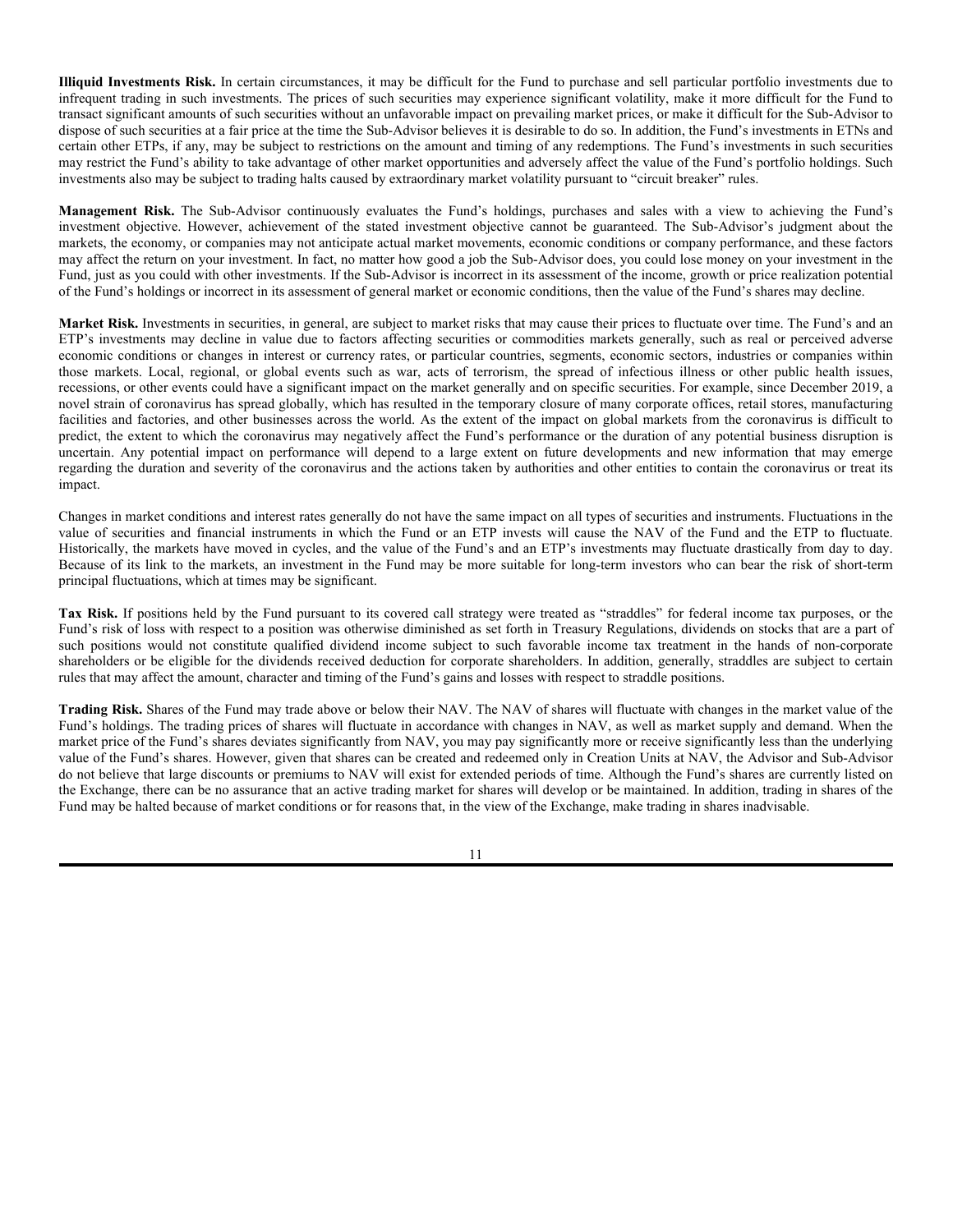#### **OVERVIEW OF THE PRINCIPAL RISKS OF ETPs**

The value of your investment in the Fund is based primarily on the value of its investments in ETPs. In turn, the price of each ETP is based on the value of its holdings or, in the case of an ETN, its reference assets/benchmark components. The prices of these investments change daily and each ETP's performance reflects the risks of investing in a particular asset class or classes. ETFs also may trade below their NAV or at a discount, which may adversely affect the Fund's performance. An overview of certain of the principal risks of ETPs is provided below. The degree to which the risks described below apply to the Fund varies according to its asset allocation. ETPs also may be subject to certain of the risks described above. A complete list of each ETP in which the Fund invests can be found daily on the Trust's website. Each investor should review the complete description of the principal risks of ETPs before investing in the Fund.

**Commodity Risk.** Because certain of the ETPs may have a significant portion of their assets concentrated in or exposed to commodities and commodity-linked securities, developments affecting the commodities market will have a disproportionate impact on such ETPs. An ETP's investment in commodities or commodity-linked derivative instruments may subject the ETP (and indirectly the Fund) to greater volatility than investments in traditional securities, particularly if the instruments involve leverage. The value of commodities and commodity-linked derivative instruments may be affected by changes in overall market movements, commodity index volatility, changes in interest rates, or factors affecting a particular industry or commodity, such as drought, floods, weather, livestock disease, embargoes, tariffs and international economic, political and regulatory developments. Use of leveraged commodity-linked derivatives creates an opportunity for increased return but, at the same time, creates the possibility for greater loss (including the likelihood of greater volatility of the ETP's NAV), and there can be no assurance that the ETP's use of leverage will be successful.

**Concentration Risk.** An ETP may, at various times, concentrate in the securities or commodities of a particular industry, group of industries, market sector, or geographic region. When an ETP is concentrated in an industry, group of industries, market sector, or geographic region it may be more sensitive to any single economic, business, political, or regulatory occurrence than a fund that is not concentrated in an industry, group of industries, market sector or geographic region.

**Counterparty Risk.** Commodity-linked derivatives, repurchase agreements, swap agreements and other forms of financial instruments that involve counterparties subject an ETP to the risk that the counterparty could default on its obligations under the agreement, either through the counterparty's bankruptcy or failure to perform its obligations. In the event of default, the ETP could experience lengthy delays in recovering some or all of its assets or no recovery at all.

**Credit Risk.** Certain ETPs are subject to the risk that a decline in the credit quality of a portfolio investment could cause the ETP's share price to fall. ETPs could lose money if the issuer or guarantor of a portfolio investment or the counterparty to a derivatives contract fails to make timely principal or interest payments or otherwise honor its obligations. Below investment-grade bonds (junk bonds) involve greater risks of default or downgrade and are more volatile than investment-grade bonds. Below investment-grade bonds also involve greater risk of price declines than investment-grade securities due to actual or perceived changes in an issuer's creditworthiness. In addition, issuers of below investment-grade bonds may be more susceptible than other issuers to economic downturns. Such bonds are subject to the risk that the issuer may not be able to pay interest or dividends and ultimately to repay principal upon maturity. Discontinuation of these payments could substantially adversely affect the market value of the bonds.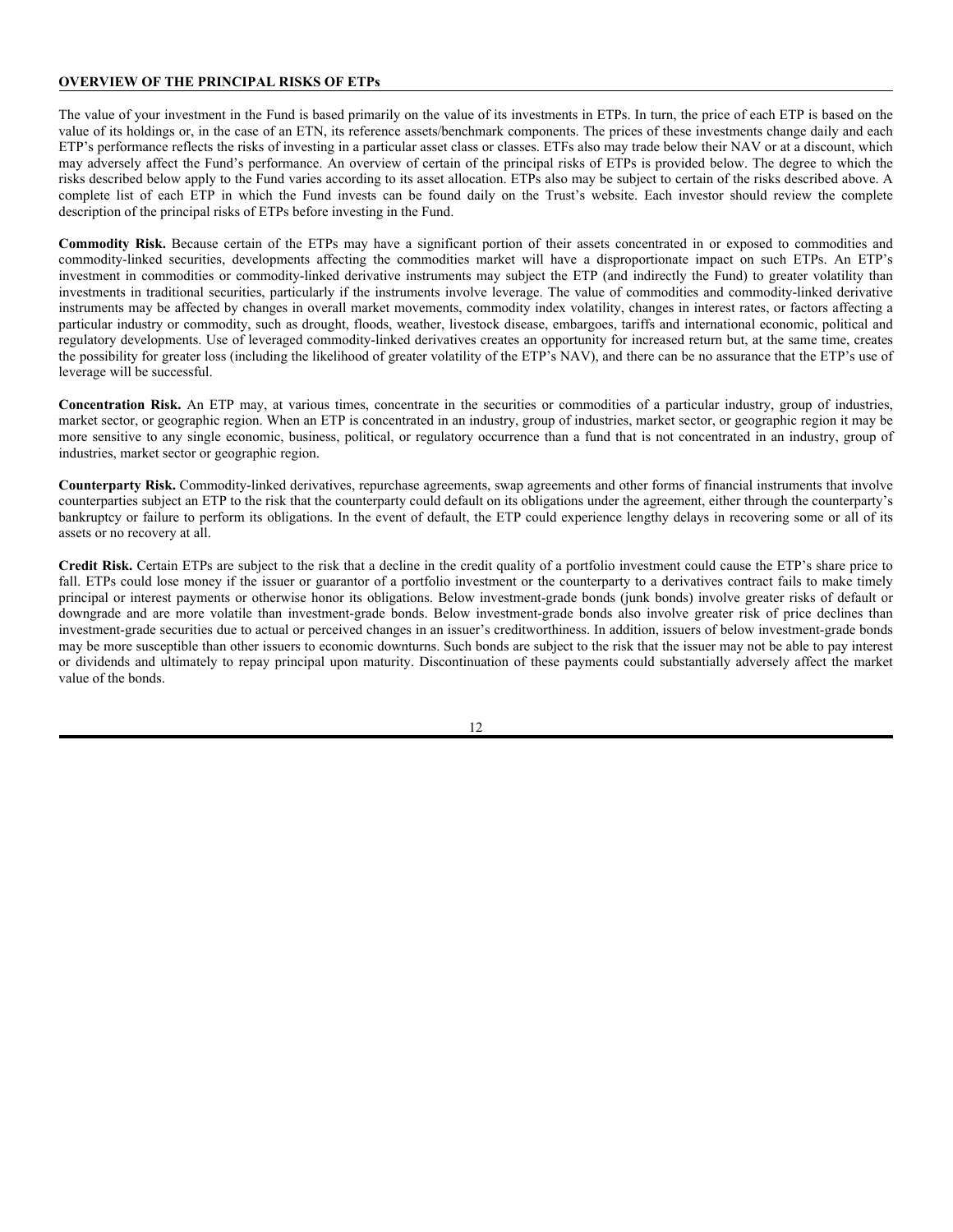**Emerging Markets Risk.** An ETP's investments in or exposure to emerging markets may be more likely to experience political turmoil or rapid changes in market or economic conditions than more developed countries. Emerging market countries often have less uniformity in accounting and reporting requirements and unreliable securities valuation. It is sometimes difficult to obtain and enforce court judgments in such countries and there is often a greater potential for nationalization and/or expropriation of assets by the government of an emerging market country. In addition, the financial stability of issuers (including governments) in emerging market countries may be more precarious than in other countries. As a result, there will tend to be an increased risk of price volatility associated with an ETP's investments in emerging market countries, which may be magnified by currency fluctuations relative to the U.S. dollar.

**Equity Risk.** The prices of equity securities in which the ETPs invest rise and fall daily. These price movements may result from factors affecting individual companies, industries or the securities market as a whole. Individual companies may report poor results or be negatively affected by industry and/or economic trends and developments. The prices of securities issued by such companies may suffer a decline in response. In addition, the equity market tends to move in cycles which may cause stock prices to fall over short or extended periods of time.

**Foreign Currency Risk.** The Fund may invest in ETPs that invest in foreign currencies or securities denominated in a foreign currency. The value of such currencies or securities denominated such currencies can change when foreign currencies strengthen or weaken relative to the value of the U.S. dollar. These currency movements may negatively affect the value of the Fund's investment in an ETP even when there is no change in the value of the security or currency in the issuer's home country. Certain ETPs may not hedge against the risk of currency exchange rate fluctuations.

Foreign Securities Risk. An ETP's investments in or exposure to securities of foreign issuers involve certain risks that are greater than those associated with investments in securities of U.S. issuers. These include risks of adverse changes in foreign economic, political, regulatory and other conditions, or changes in currency exchange rates or exchange control regulations (including limitations on currency movements and exchanges). In certain countries, legal remedies available to investors may be more limited than those available with respect to investments in the United States. The securities of some foreign companies may be less liquid and, at times, more volatile than securities of comparable U.S. companies. An ETP with exposure to foreign investments may also experience more rapid or extreme changes in value than a fund that invests solely in securities of U.S. companies because the securities markets of many foreign countries are relatively small, with a limited number of companies representing a small number of industries. Foreign withholding taxes may be imposed on income earned by an ETP's investment in or exposure to foreign securities, which may reduce the return on such investments. There also is a risk that the cost of buying, selling, and holding foreign securities, including brokerage, tax, and custody costs, may be higher than those involved in domestic transactions.

**Large-Capitalization Risk.** An ETP may invest in large-capitalization companies. Large-cap stocks tend to go in and out of favor based on market and economic conditions. During a period when the performance of large-cap stocks falls behind that of other types of investments, such as smallcap stocks or the equity market as a whole, the ETP's performance could be adversely affected.

**Mid-Capitalization Risk.** An ETP may invest in mid-capitalization companies. Historically, mid-cap stocks have been riskier than large-cap stocks. Stock prices of mid-cap companies may be based in substantial part on future expectations rather than current achievements and may move sharply, especially during market upturns and downturns. Mid-cap companies themselves may be more vulnerable to adverse business or economic events than larger, more established companies. During a period when the performance of mid-cap stocks falls behind that of other types of investments, such as large-cap stocks or the market as whole, the ETP's performance could be reduced.

**Small-Capitalization Risk.** Historically, small-capitalization stocks have been riskier than large- and mid-cap stocks. Accordingly, ETPs that invest in or have exposure to small-cap securities may be more volatile than ETPs that invest in large- and mid-cap securities. Stock prices of small-cap companies may be based in substantial part on future expectations rather than current achievements and may move sharply, especially during market upturns and downturns. Small-cap companies themselves may be more vulnerable to adverse business or economic events than larger, more established companies. In addition, small-cap companies may have limited financial resources, product lines and markets, and their securities may trade less frequently and in more limited volumes than the securities of larger companies. Further, small-cap companies may have less publicly available information and, when available, it may be inaccurate or incomplete. These risks are even greater for the micro-cap companies to which the ETPs may have exposure. Micro-cap companies are followed by relatively few securities analysts and there tends to be less available information about them. Their securities generally have limited trading volumes and are subject to even more abrupt, erratic price movements. Micro-cap companies are even more vulnerable than small-cap companies to adverse business and market developments. During a period when the performance of small-cap stocks falls behind that of other types of investments, such as large-cap stocks or the market as a whole, the ETP's performance could be reduced.

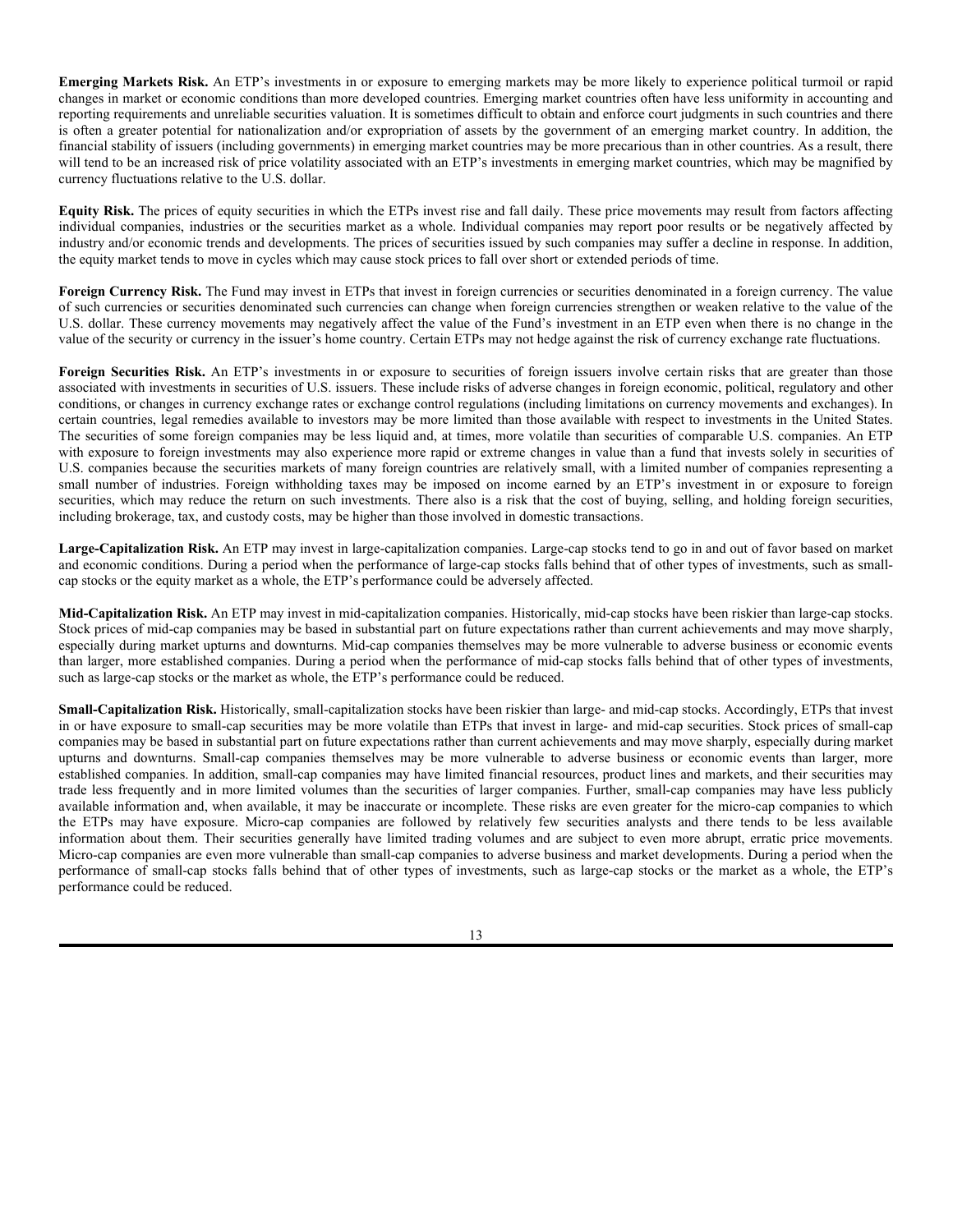**Tracking Error Risk.** Tracking error refers to the disparity in performance between an ETP and its benchmark. Tracking error can arise due to factors such as the effect of transaction fees and expenses incurred by the ETP, changes in composition of the benchmark, and the ability of the ETP manager or sponsor to successfully implement his or her investment strategy.

# **OTHER INVESTMENT PRACTICES AND STRATEGIES**

**Temporary Defensive Positions.** To respond to adverse market, economic, political or other conditions, the Fund may invest up to 100% of its total assets, without limitation, in high-quality debt securities and money market instruments. The Fund may be invested in this manner for extended periods depending on the Sub-Advisor's assessment of market conditions. Debt securities and money market instruments include shares of other mutual funds, commercial paper, certificates of deposit, bankers' acceptances, U.S. government securities, repurchase agreements, and bonds that are rated BBB or higher. While the Fund is in a defensive position, the Fund may not achieve its investment objective. Furthermore, to the extent that the Fund invests in money market funds, the Fund would bear its pro rata portion of each such money market fund's advisory fees and operational expenses.

**Lending of Portfolio Securities.** The Fund may lend portfolio securities to brokers, dealers and other financial organizations that meet capital and other credit requirements or other criteria established by the Fund's Board. These loans, if and when made, may not exceed  $33^{1/3}$ % of the total asset value of the Fund (including the loan collateral). Such loans may be terminated at any time. Any such loans must be continuously secured by collateral maintained on a current basis in an amount at least equal to the market value of the securities loaned by the Fund. In a loan transaction, as compensation for lending its securities, the Fund will receive a portion of the dividends or interest accrued on the securities held as collateral or, in the case of cash collateral, a portion of the income from the investment of such cash. In addition, the Fund will receive the amount of all dividends, interest and other distributions on the loaned securities. However, the borrower has the right to vote the loaned securities. The Fund will call loans to vote proxies if a material issue affecting the investment is to be voted upon. Loans are made only to borrowers that are deemed by the securities lending agent to be of good financial standing. Should the borrower of the securities fail financially, the Fund may experience delays in recovering the securities or exercising its rights in the collateral. In a loan transaction, the Fund will also bear the risk of any decline in value of securities acquired with cash collateral. The Fund will attempt to minimize this risk by limiting the investment of cash collateral to high quality instruments of short maturity.

Please see the Fund's Statement of Additional Information (the 'SAI") for a more complete list of portfolio investment strategies, permitted investments and related risks.

#### **PORTFOLIO HOLDINGS**

A description of the Fund's policies and procedures with respect to the disclosure of Fund portfolio securities is available (i) in the SAI and (ii) on the Trust's website at www.advisorshares.com. The Fund's daily portfolio holdings information also is available on the Trust's website.

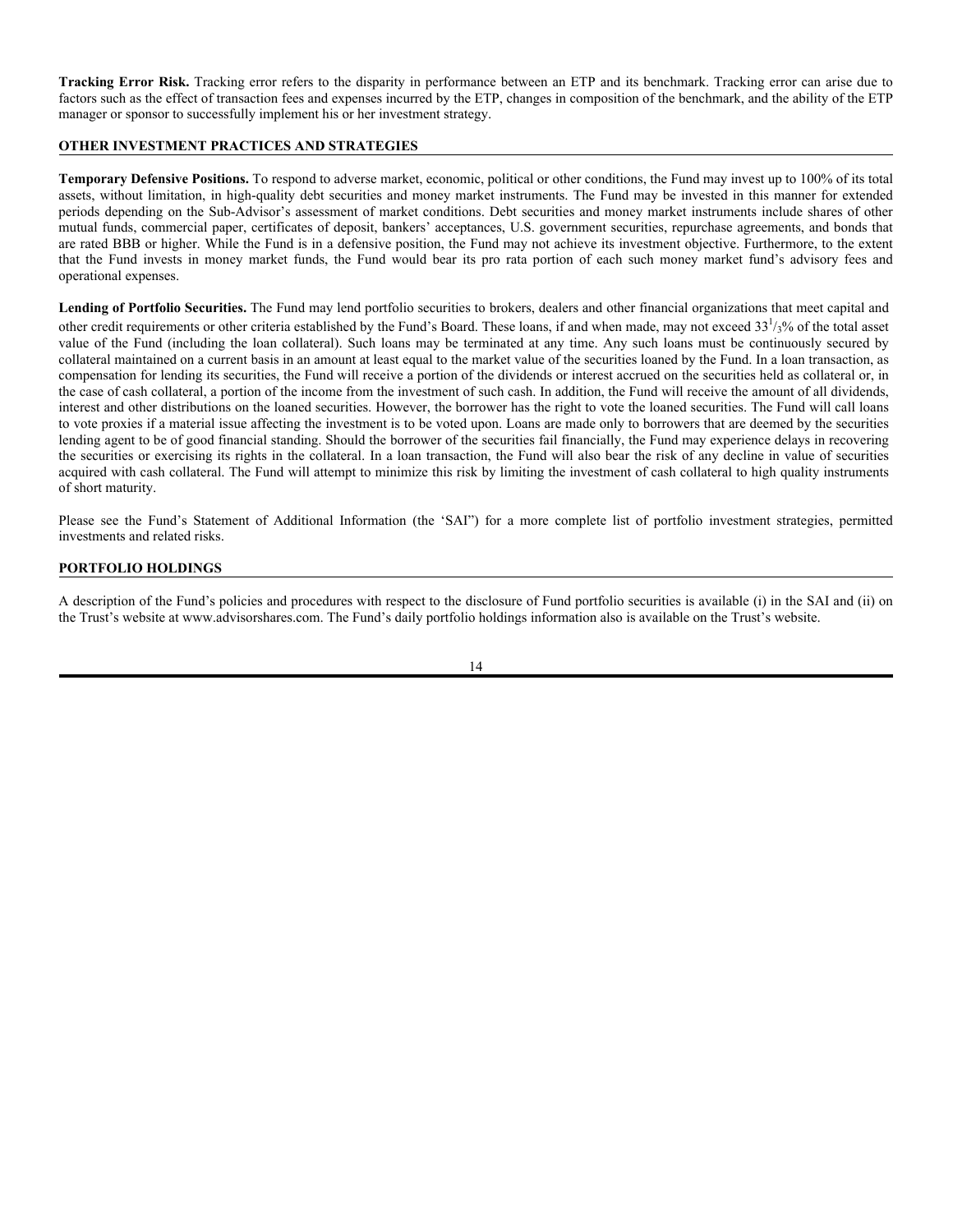#### **MANAGEMENT OF THE FUND**

#### **INVESTMENT ADVISOR**

AdvisorShares Investments, LLC, located at 4800 Montgomery Lane, Suite 150, Bethesda, Maryland 20814, serves as investment advisor of the Fund. As of September 30, 2021, the Advisor had approximately \$2 billion in assets under management.

The Advisor continuously reviews, supervises, and administers the Fund's investment program. In particular, the Advisor provides investment and operational oversight of the Sub-Advisor. The Board supervises the Advisor and establishes policies that the Advisor must follow in its day-to-day management activities. Pursuant to an investment advisory agreement between the Trust and the Advisor, the Advisor is entitled to receive an annual advisory fee of 1.35% based on the average daily net assets of the Fund. The Advisor pays the Sub-Advisor out of the advisory fee it receives from the Fund. For the most recent fiscal year, the Fund paid the Advisor 0.72% after waivers based on its average daily net assets.

The Advisor bears all of its own costs associated with providing these advisory services and the expenses of the members of the Board who are affiliated with the Advisor. The Advisor may make payments from its own resources to broker-dealers and other financial institutions in connection with the sale of Fund shares.

The Advisor has contractually agreed to waive its fees and/or reimburse expenses in order to keep net expenses (excluding amounts payable pursuant to any plan adopted in accordance with Rule 12b-1, interest expense, taxes, brokerage commissions, acquired fund fees and expenses, other expenditures which are capitalized in accordance with generally accepted accounting principles, and extraordinary expenses) from exceeding 1.85% of the Fund's average daily net assets for at least one year from the date of this Prospectus. The expense limitation agreement may be terminated without payment of any penalty (i) by the Trust for any reason and at any time and (ii) by the Advisor, for any reason, upon ninety (90) days' prior written notice to the Trust, such termination to be effective as of the close of business on the last day of the then-current one-year period. If at any point it becomes unnecessary for the Advisor to waive fees or reimburse expenses, the Board may permit the Advisor to retain the difference between the Fund's total annual operating expenses and the expense limitation currently in effect, or, if lower, the expense limitation that was in effect at the time of the waiver and/or reimbursement, to recapture all or a portion of its prior fee waivers or expense reimbursements within three years of the date they were waived or reimbursed.

Pursuant to an exemptive order from the SEC, the Advisor, subject to certain conditions, has the right, without shareholder approval, to hire a new unaffiliated sub-advisor or materially amend the terms of a sub-advisory agreement with an unaffiliated sub-advisor when the Board and the Advisor believe that a change would benefit the Fund. The Prospectus will be supplemented when there is a significant change in the Fund's subadvisory arrangement.

A discussion regarding the basis for the Board's most recent approval of the Fund's investment advisory agreement is available in the Trust's Annual Report to Shareholders dated June 30, 2021.

#### **INVESTMENT SUB-ADVISOR**

ChangePath, LLC, located at 11460 Tomahawk Creek Parkway, Suite 200, Leawood, Kansas 66211, serves as investment sub-advisor to the Fund. The Sub-Advisor was established in 2015 and serves as investment advisor to a variety of investor accounts. As of September 30, 2021, the Sub-Advisor managed approximately \$2.32 billion in assets.

The Sub-Advisor is responsible for selecting the Fund's investments in accordance with the Fund's investment objective, policies and restrictions. A discussion regarding the basis for the Board's approval of the Fund's investment sub-advisory agreement is available in the Trust's Semi-Annual Report to Shareholders dated December 31, 2020.

#### **PORTFOLIO MANAGERS**

The following portfolio managers are primarily responsible for the day-to-day management of the Fund.

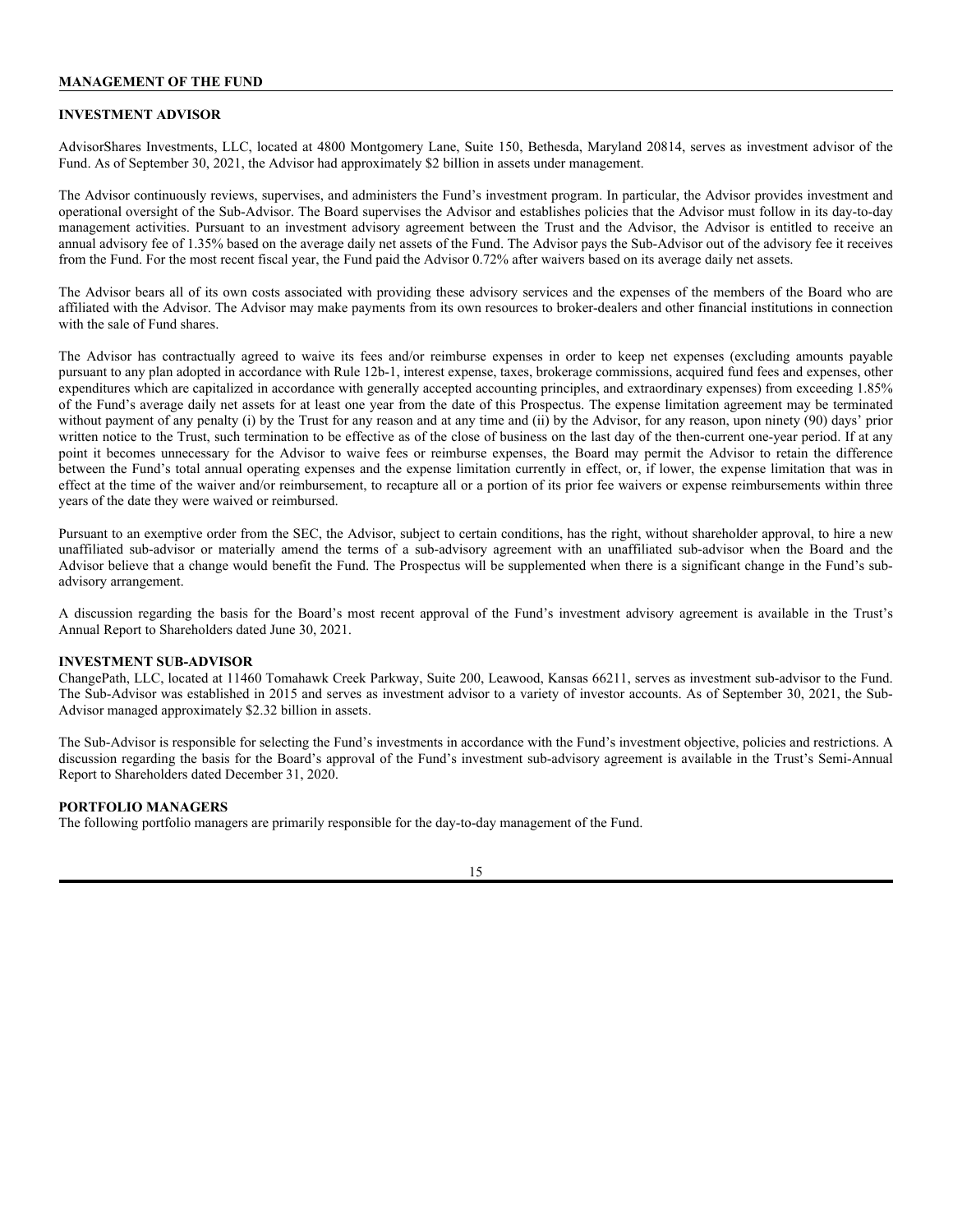#### **Kenneth R. Hyman,** *SVP Business Development*

Mr. Hyman serves as SVP Business Development and portfolio manager for the Sub-Advisor. Mr. Hyman joined the Sub-Advisor in October 2020 after the Sub-Advisor acquired substantially all of the assets of Partnervest Financial Group LLC and those of its subsidiaries, including Partnervest Advisory Services, LLC, the former sub-advisor to the Fund. Mr. Hyman founded Partnervest Financial Group, LLC in 2001 and was responsible for the direction and oversight of its business affairs and served as a portfolio manager and member of the Investment Management Committee. Established in 2001, Partnervest provided investment management solutions to investors and the advisors that served them. Mr. Hyman also provided consulting services to Elysian Capital Holdings LLC, an equity owner of Partnervest and served as the Chief Compliance Officer of its subsidiaries, Elysian Capital Markets Group, LLC and MIT Associates, LLC. Prior to establishing Partnervest Financial Group, LLC, Mr. Hyman was the Senior Executive and Financial Officer for Integral Securities, Inc. and Integral Securities Europe Ltd. He was also the Founder of a financial services consulting firm that operated under the name "Partnervest" and specialized in operations, e-commerce, financial operations, compliance and regulatory issues, product and service development, and business strategies. Prior to his time at Partnervest and Integral, Mr. Hyman was the Managing Principal and Chief Operating Officer of Mercer Global Securities and the Director of Operations for Mercer Global Advisors, one of the nation's largest fee-only financial planning and investment management firms. He was also the Vice President of trading for Associated Financial Group, a financial services company providing support to more than 328 representatives in over 179 branch and satellite offices.

#### **Robert Kellogg, CFA,** *Investment Officer and Head of Financial Planning*

Mr. Kellogg oversees the Sub-Advisor's case design process and takes part in monitoring and researching current/prospective investment managers for the Sub-Advisor. He has experience in both sales and analytical roles from an internal and external perspective in the financial industry. Prior to joining the Sub-Advisor in December 2018, Mr. Kellogg was an Associate Client Portfolio Manager for Nuance Investments in Kansas City, Missouri. He has also worked for Ivy Investments (formerly Ivy Funds) in Mission, Kansas, and LaSalle Investment Management based out of Chicago, Illinois. Robert received a B.A. in Economics from Northwestern University in Evanston, Illinois. He obtained his CFA designation in 2018.

#### **Rebecca M. Valdez,** *Portfolio Manager*

Mrs. Valdez serves as portfolio manager for the Sub-Advisor. She joined the Sub-Advisor in October 2020 after the Sub-Advisor acquired substantially all of the assets of Partnervest Financial Group LLC and those of its subsidiaries, including Partnervest Advisory Services, LLC, the former sub-advisor to the Fund. She joined Partnervest in 2007 and served as its Director of Investments, portfolio manager and a member of the Investment Management Committee. Mrs. Valdez has over 10 years of investment management experience with a specialty in option strategies. Her responsibilities include trading, account maintenance, strategy review and trade analysis and portfolio management. Mrs. Valdez is a Level III Chartered Financial Analyst candidate and has a degree in Economics with a concentration in Finance from California Polytechnic University, San Luis Obispo.

Additional information about the portfolio managers' compensation, other accounts managed by the portfolio managers, and the portfolio managers' ownership of securities in the Fund is available in the SAI.

# **OTHER SERVICE PROVIDERS**

Foreside Fund Services, LLC (the "Distributor") is the principal underwriter and distributor of the Fund's shares. The Distributor's principal address is Three Canal Plaza, Suite 100, Portland, Maine 04101. The Distributor will not distribute shares in less than whole Creation Units, and it does not maintain a secondary market in the shares. The Distributor is a broker-dealer registered under the Securities Exchange Act of 1934 and a member of the Financial Industry Regulatory Authority, Inc. ("FINRA"). The Distributor is not affiliated with the Advisor, Sub-Advisor, The Bank of New York Mellon or any of their respective affiliates.

The Bank of New York Mellon, located at 240 Greenwich Street, New York, New York 10286, serves as the administrator, custodian, transfer agent and fund accounting agent for the Fund.

Morgan, Lewis & Bockius LLP, located at 1111 Pennsylvania Avenue, N.W., Washington, D.C. 20004, serves as legal counsel to the Trust.

Tait, Weller & Baker LLP, located at Two Liberty Place, 50 South 16<sup>th</sup> Street, Suite 2900, Philadelphia, Pennsylvania 19102, serves as the Fund's independent registered public accounting firm. The independent registered public accounting firm is responsible for auditing the annual financial statements of the Fund.

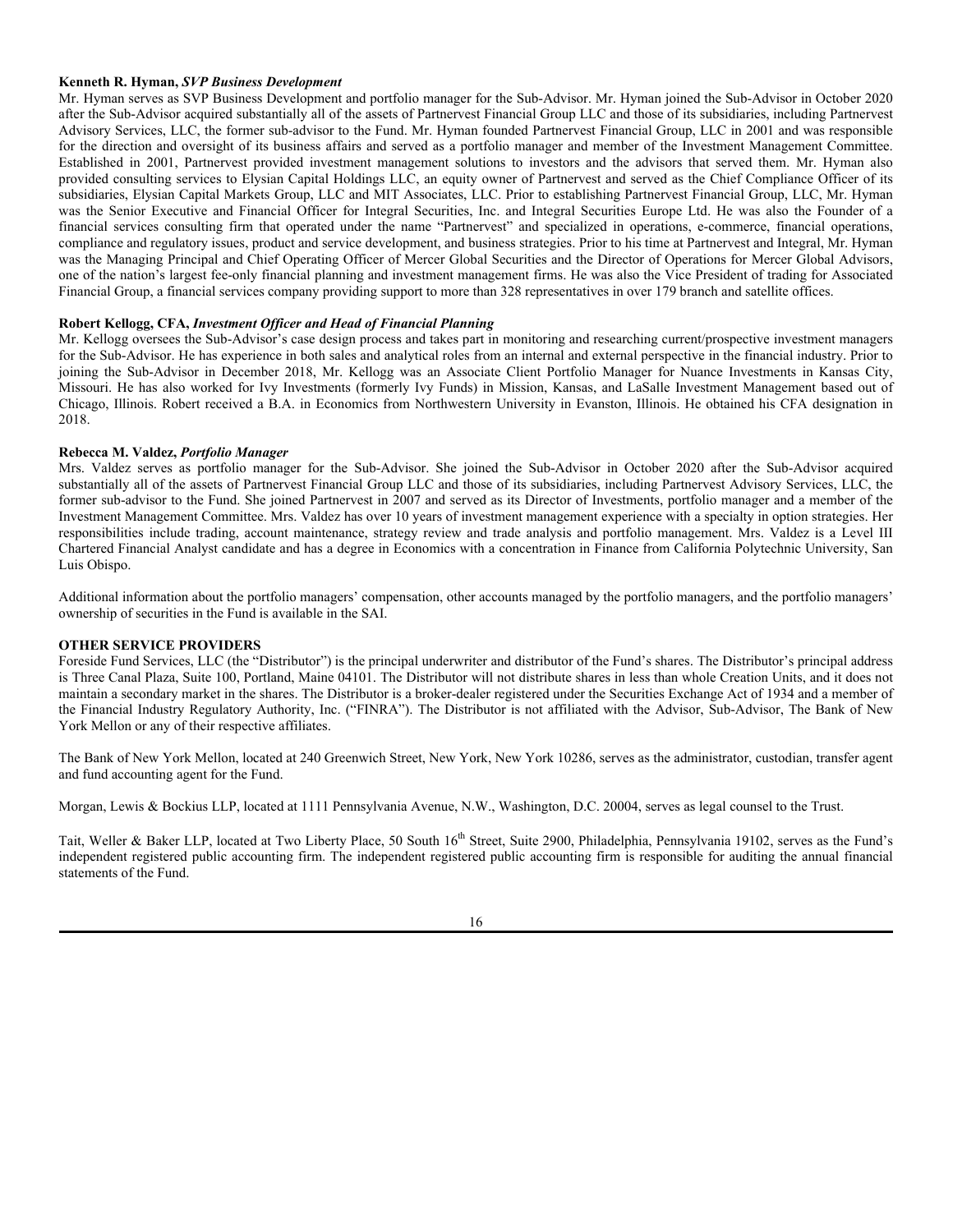# **SHAREHOLDER INFORMATION**

#### **CALCULATING NET ASSET VALUE**

The Fund calculates NAV by (i) taking the current market value of its total assets, (ii) subtracting any liabilities, and (iii) dividing that amount by the total number of shares owned by shareholders.

The Fund calculates NAV once each business day as of the regularly scheduled close of normal trading on the New York Stock Exchange, LLC (the "NYSE") (normally 4:00 p.m. Eastern Time). The NYSE is typically closed on weekends and most national holidays.

In calculating NAV, the Fund generally values its portfolio investments at market prices. If market prices are unavailable or the Fund thinks that they are unreliable, or when the value of a security has been materially affected by events occurring after the relevant market closes, the Fund will price those securities at fair value as determined in good faith using methods approved by the Board. With respect to investments in U.S.-traded securities with readily available pricing, it is expected that there would be limited circumstances in which the Fund would use fair value pricing – for example, if the exchange on which a portfolio security is principally traded closed early or if trading in a particular security was halted during the day and did not resume prior to the time the Fund calculated its NAV.

The use of fair valuation in pricing a security involves the consideration of a number of subjective factors and, therefore, is susceptible to the unavoidable risk that the valuation may be higher or lower than the price at which the security might actually trade if a reliable market price were readily available.

More information about the valuation of the Fund's holdings can be found in the SAI.

#### **PREMIUM/DISCOUNT AND BID-ASK SPREAD INFORMATION**

The price of the Fund's shares is based on market price, which may differ from the Fund's daily NAV per share and can be affected by market forces of supply and demand, economic conditions and other factors. Information showing the number of days that the market price of the Fund's shares was greater than the Fund's NAV per share (*i.e.*, at a premium) and the number of days it was less than the Fund's NAV per share (*i.e.*, at a discount) for various time periods is available by visiting the Fund's website at www.advisorshares.com. Also available on the Fund's website is information about bid-ask spreads.

#### **DIVIDENDS AND DISTRIBUTIONS**

The Fund pays out dividends and distributes its net capital gains, if any, to shareholders at least annually.

#### **ACTIVE INVESTORS AND MARKET TIMING**

Shares of the Fund are listed for trading on the Exchange, which allows retail investors to purchase and sell individual shares at market prices throughout the trading day similar to other publicly traded securities. Because these secondary market trades do not involve the Fund directly, it is unlikely that secondary market trading would cause any harmful effects of market timing, such as dilution, disruption of portfolio management, increases in the Fund's trading costs or realization of capital gains. The Board has determined not to adopt policies and procedures designed to prevent or monitor for frequent purchases and redemptions of the Fund's shares because the Fund sells and redeems its shares at NAV only in Creation Units pursuant to the terms of a participant agreement between the Distributor and an authorized participant, principally in exchange for a basket of securities that mirrors the composition of the Fund's portfolio and a specified amount of cash. The Fund also imposes transaction fees on such Creation Unit transactions that are designed to offset the Fund's transfer and other transaction costs associated with the issuance and redemption of the Creation Unit shares.

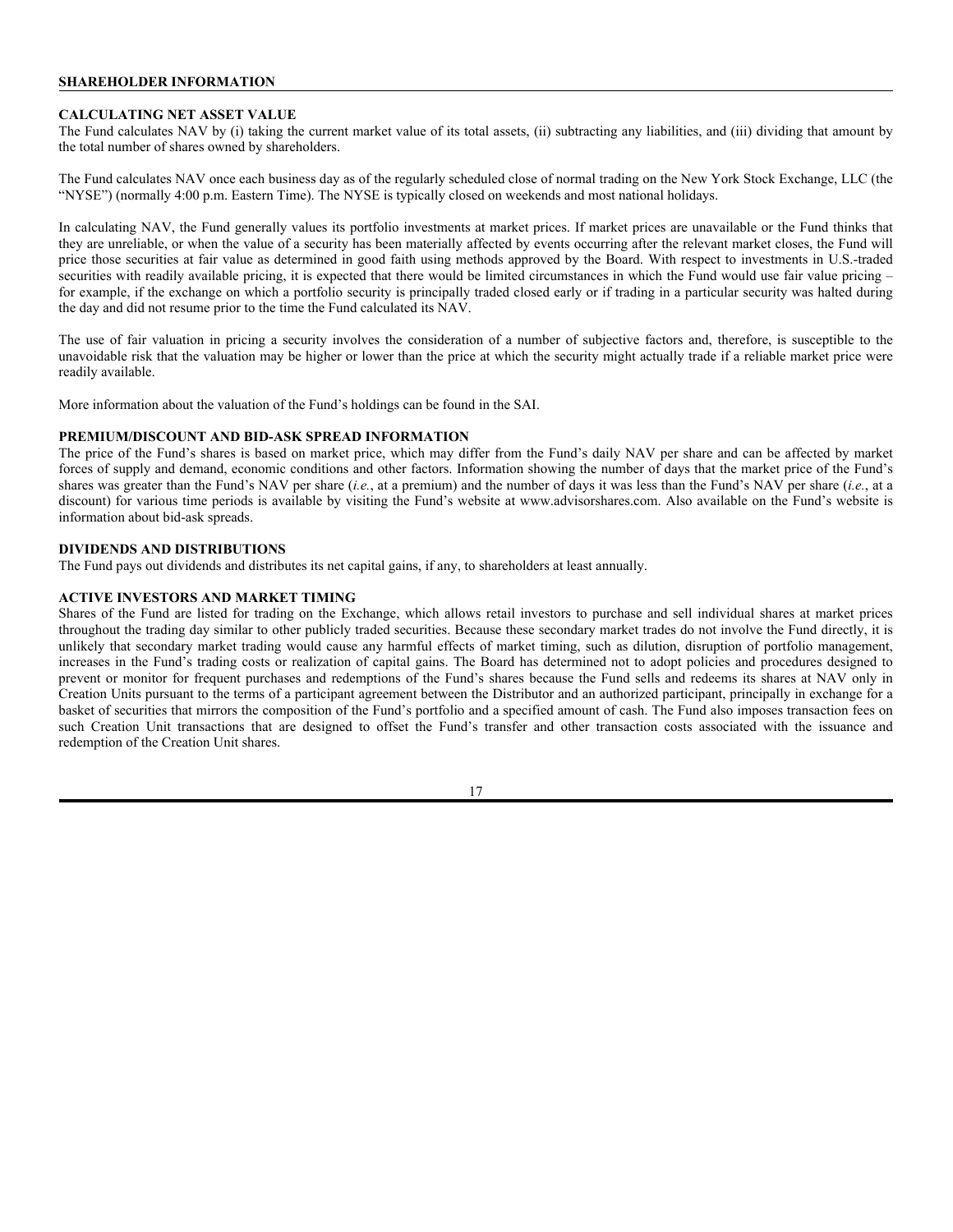#### **BOOK-ENTRY**

Shares of the Fund are held in book-entry form, which means that no stock certificates are issued. Depository Trust Company ("DTC") or its nominee is the record owner of all outstanding shares of the Fund and is recognized as the owner of all shares.

Investors owning shares of the Fund are beneficial owners as shown on the records of DTC or its participants. DTC serves as the securities depository for all shares. Participants in DTC include securities brokers and dealers, banks, trust companies, clearing corporations and other institutions that directly or indirectly maintain a custodial relationship with DTC. As a beneficial owner of shares, you are not entitled to receive physical delivery of stock certificates or to have shares registered in your name, and you are not considered a registered owner of shares. Therefore, to exercise any right as an owner of shares, you must rely upon the procedures of DTC and its participants (*e.g.*, broker-dealers, banks, trust companies, or clearing companies). These procedures are the same as those that apply to any stocks that you hold in book-entry or "street name" through your brokerage account.

#### **INVESTING IN THE FUND**

For more information on how to buy and sell shares of the Fund, call the Trust at 877.843.3831 or visit the Fund's website at www.advisorshares.com.

# **DISTRIBUTION PLAN**

The Fund has adopted a Distribution Plan pursuant to Rule 12b-1 under the 1940 Act that allows the Fund to pay distribution fees to the Distributor and other firms that provide distribution services. The Fund will pay distribution fees to the Distributor at an annual rate not to exceed 0.25% of its average daily net assets. If a service provider provides distribution services, the Distributor will pay the service provider out of its distribution fees.

No distribution fees are currently charged to the Fund; there are no plans to impose distribution fees, and no distribution fees will be charged for at least one year from the date of this Prospectus. However, to the extent distribution fees are charged in the future, because the Fund would pay these fees out of assets on an ongoing basis, over time these fees may cost you more than other types of sales charges and would increase the cost of your investment. At such time as distribution fees are charged, the Fund will notify investors by adding disclosure to the Fund's website and in the Fund's Prospectus. Any distribution fees will be approved by the Board.

# **ADDITIONAL TAX INFORMATION**

The following is a summary of some important tax issues that affect the Fund and its shareholders. The summary is based on current tax law, which may be changed by legislative, judicial or administrative action. The summary is very general, and does not address investors subject to special rules, such as investors who hold shares through an IRA, 401(k) or other tax-advantaged account. More information about taxes is located in the SAI.

#### *You are urged to consult your tax advisor regarding specific questions as to U.S. federal, state and local income taxes.*

#### **Tax Status of the Fund**

The Fund is treated as a separate entity for U.S. federal income tax purposes and intends to qualify for the special tax treatment afforded to a regulated investment company ("RIC") under the Internal Revenue Code of 1986, as amended (the "Internal Revenue Code"). As long as the Fund qualifies for treatment as a RIC, it pays no federal income tax on the earnings it timely distributes to shareholders. However, the Fund's failure to qualify as a RIC or to meet minimum distribution requirements would result (if certain relief provisions were not available) in fund-level taxation and, consequently, a reduction in income available for distribution to shareholders.

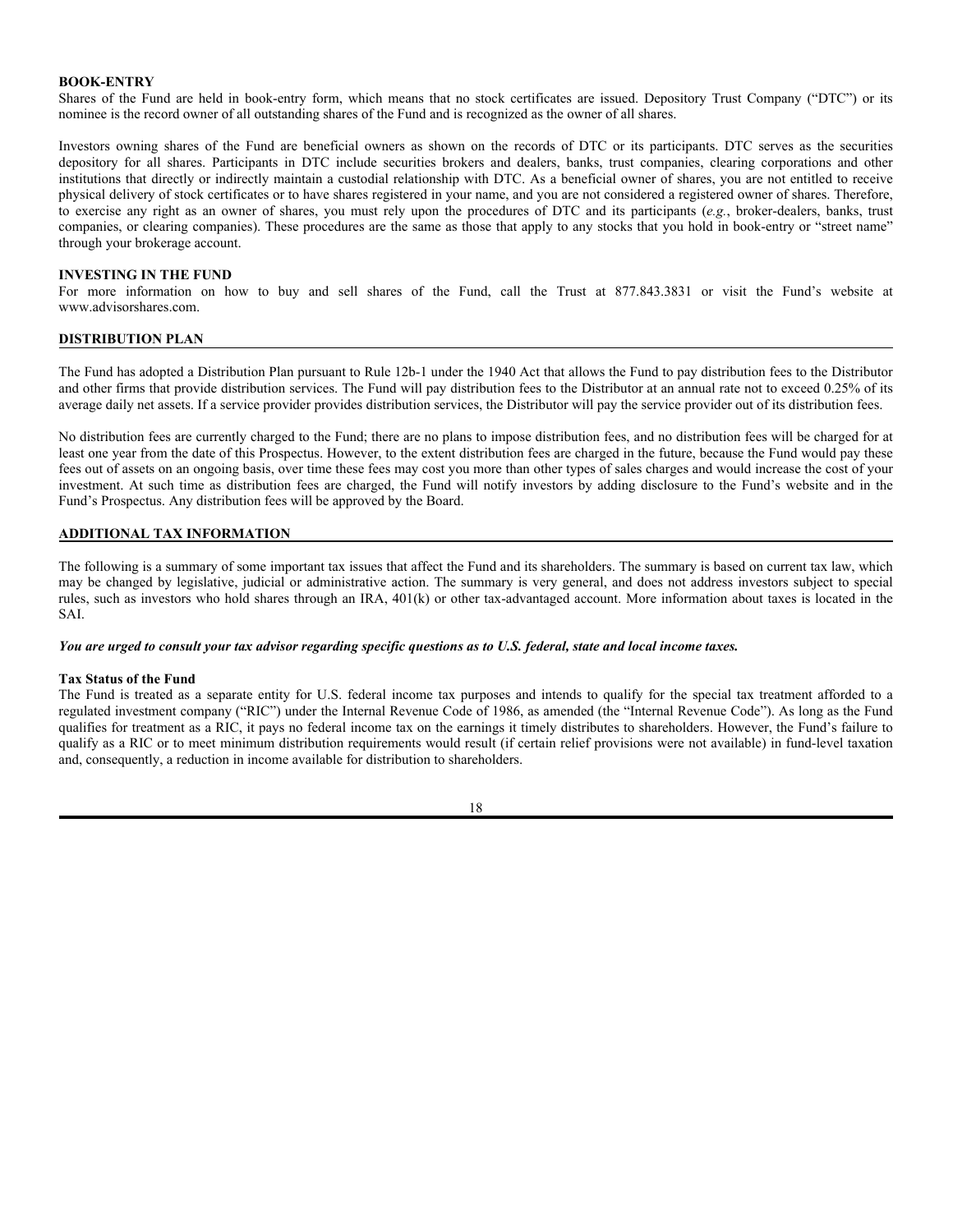Unless you are a tax-exempt entity or your investment in Fund shares is made through a tax-deferred retirement account, such as an IRA, you need to be aware of the possible tax consequences when:

- the Fund makes distributions;
- you sell Fund shares; and
- you purchase or redeem Creation Units (authorized participants only).

# **Tax Status of Distributions**

- The Fund intends to distribute, at least annually, substantially all of its net investment income and net capital gains income.
- The Fund's distributions from income and net short-term capital gains will generally be taxed to you as ordinary income. For non-corporate shareholders, dividends reported by the Fund as qualified dividend income are generally eligible for reduced tax rates applicable to longterm capital gains, provided holding period and other requirements are met. Qualified dividend income generally is income derived from dividends paid by U.S. corporations or certain foreign corporations that are either incorporated in a U.S. possession or eligible for tax benefits under certain U.S. income tax treaties. In addition, dividends that the Fund receives in respect of stock of certain foreign corporations may be qualified dividend income if that stock is readily tradable on an established U.S. securities market. For such dividends to be taxed as qualified dividend income to a non-corporate shareholder, the Fund must satisfy certain holding period requirements with respect to the underlying stock and the non-corporate shareholder must satisfy holding period requirements with respect to his or her ownership of the Fund's shares. Holding periods may be suspended for these purposes for stock that is hedged. In general, dividends received by the Fund from an ETP taxable as a RIC may be distributed and reported as qualified dividend income by the Fund to the extent the dividend distributions are distributed and reported as qualified dividend income by the ETP. The Fund's investment strategies may limit its ability to distribute dividends eligible for treatment as qualified dividend income.
- Corporate shareholders may be entitled to a dividends received deduction for the portion of dividends they receive that are attributable to dividends received by the Fund (directly or in some cases indirectly) from U.S. corporations, subject to certain limitations. The Fund's investment strategies may limit its ability to distribute dividends eligible to for the dividends received deduction for corporate shareholders.
- Taxes on distributions of capital gains (if any) are determined by how long the Fund owned the investments that generated them, rather than how long a shareholder has owned their shares. Sales of assets held by the Fund for more than one year generally result in long-term capital gains and losses, and sales of assets held by the Fund for one year or less generally result in short-term capital gains and losses. Distributions from the Fund's short-term capital gains are generally taxable as ordinary income. Any distributions of net capital gain (the excess of the Fund's net long-term capital gains over its net short-term capital losses) that you receive from the Fund generally are taxable as long-term capital gains regardless of how long you have owned your shares. Long-term capital gains are taxed to non-corporate shareholders at reduced tax rates.
- Dividends and distributions are generally taxable to you whether you receive them in cash or reinvest them in additional shares.
- In general, your distributions are subject to federal income tax for the year in which they are paid. However, distributions paid in January but declared by the Fund in October, November or December of the previous year may be taxable to you in the previous year.
- Shortly after the close of each calendar year, the Fund (or your broker) will inform you of the amount of your ordinary income dividends, qualified dividend income, foreign tax credits, and net capital gain distributions received from the Fund.
- You may wish to avoid investing in the Fund shortly before a dividend or other distribution, because such a distribution will generally be taxable even though it may economically represent a return of a portion of your investment.

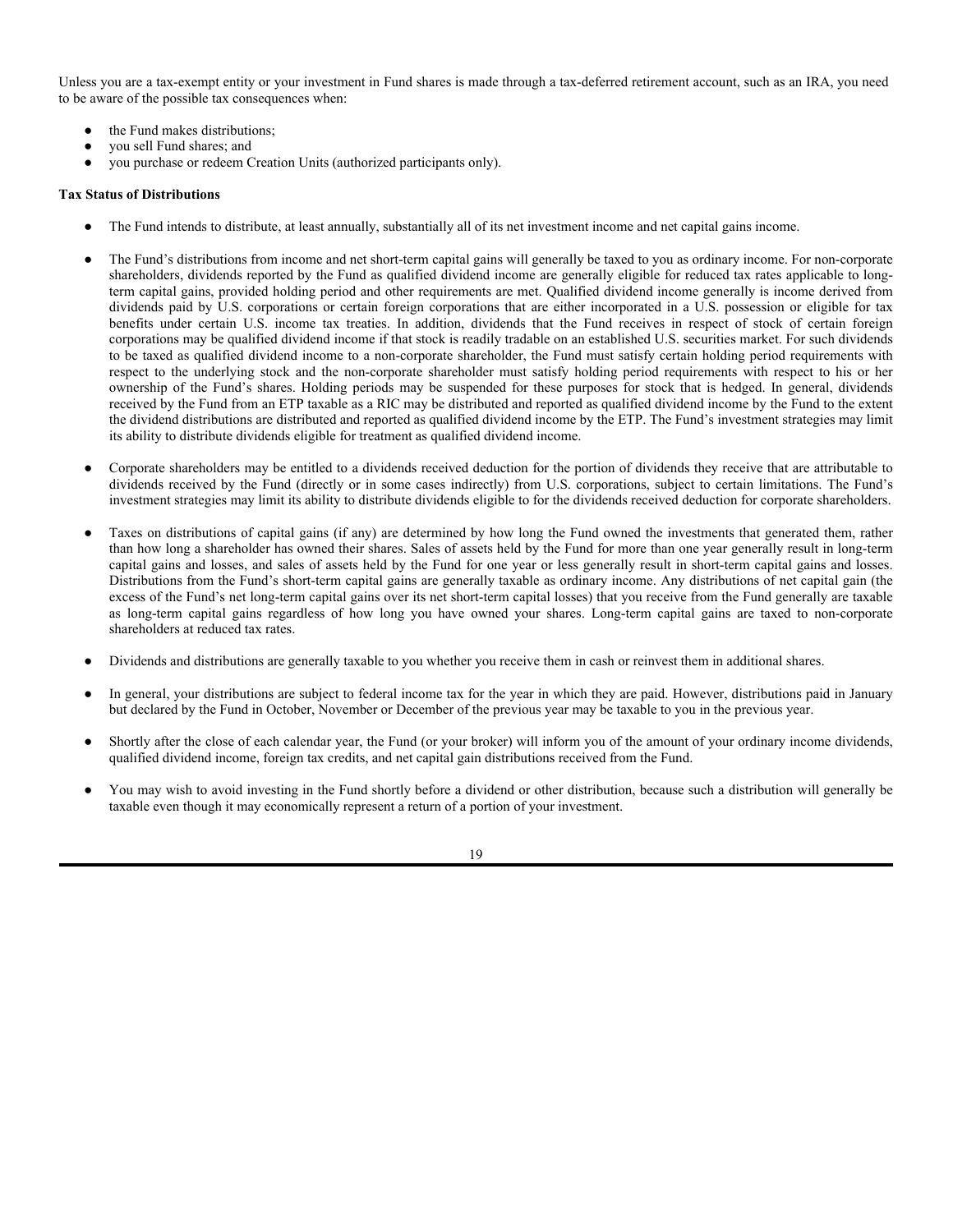#### **Taxes on Exchange-Listed Share Sales**

Any capital gain or loss realized upon a sale of shares is generally treated as long-term capital gain or loss if the shares have been held for more than one year and as short-term capital gain or loss if the shares have been held for one year or less, except that any capital loss on the sale of shares held for six months or less is treated as long-term capital loss to the extent of amounts treated as distributions of long-term capital gains to the shareholder with respect to such shares. Any loss realized on a sale will be disallowed to the extent shares of the Fund are acquired, including through reinvestment of dividends, within a 61-day period beginning 30 days before and ending 30 days after the disposition of Fund shares. The ability to deduct capital losses may be limited.

#### **Derivatives and Complex Securities**

The Fund and the ETPs in which the Fund invests may invest in complex securities such as equity options, index options, repurchase agreements, foreign currency contracts, hedges and swaps, transactions treated as straddles for U.S. federal income tax purposes, and futures contracts. These investments may be subject to numerous special and complex tax rules. These rules could affect the Fund's or the ETPs in which the Fund invests that are taxed as RICs ability to qualify as a RIC, affect whether gains and losses recognized by the Fund or the ETPs are treated as ordinary income or loss or capital gain or loss, accelerate the recognition of income to the Fund or the ETPs, cause income or gain to be recognized even though corresponding cash is not received by the Fund or the ETPs and/or defer the Fund's or the ETPs' ability to recognize losses. In turn, those rules may affect the amount, timing or character of the income distributed by the Fund. Additional information regarding the Fund's and the ETPs' investments in complex securities can be found in the Fund's SAI.

#### **Foreign Taxes**

Dividends, interest, and other income received by the Fund and the ETFs in which the Fund invests with respect to foreign securities may give rise to withholding and other taxes imposed by foreign countries. Tax conventions between certain countries and the United States may reduce or eliminate such taxes. The Fund may need to file special claims for refunds to secure the benefits of a reduced rate.

If as of the close of a taxable year more than 50% of the value of the Fund's assets consists of certain foreign stock or securities, the Fund will be eligible to elect to "pass through" to investors the amount of foreign income and similar taxes (including withholding taxes) paid by the Fund during that taxable year. This means that investors will be considered to have received as additional income their respective shares of such foreign taxes, but may be entitled to either a corresponding tax deduction in calculating taxable income, or, subject to certain limitations, a credit in calculating federal income tax. If the Fund does not so elect, it will be entitled to claim a deduction for certain foreign taxes incurred by the Fund. The Fund (or a financial intermediary, such as a broker, through which a shareholder owns shares) will notify you if it makes such an election and provide you with the information necessary to reflect foreign taxes paid on your income tax return.

Foreign tax credits, if any, received by the Fund as a result of an investment in another RIC (including an ETF which is taxable as a RIC) will not be passed through to you unless the Fund qualifies as a "qualified fund-of-funds" under the Internal Revenue Code. If the Fund is a "qualified fund-offunds" it will be eligible to file an election with the IRS that will enable the Fund to pass along these foreign tax credits to its shareholders. The Fund will be treated as a "qualified fund-of-funds" under the Internal Revenue Code if at least 50% of the value of the Fund's total assets (at the close of each quarter of the Fund's taxable year) is represented by interests in other RICs.

#### **Net Investment Income Tax**

U.S. individuals with income exceeding certain thresholds are subject to a 3.8% tax on all or a portion of their "net investment income," including interest, dividends, and certain capital gains (generally including capital gain distributions and capital gains realized on the sale or exchange of shares). This 3.8% tax also applies to all or a portion of the undistributed net investment income of certain shareholders that are estates and trusts.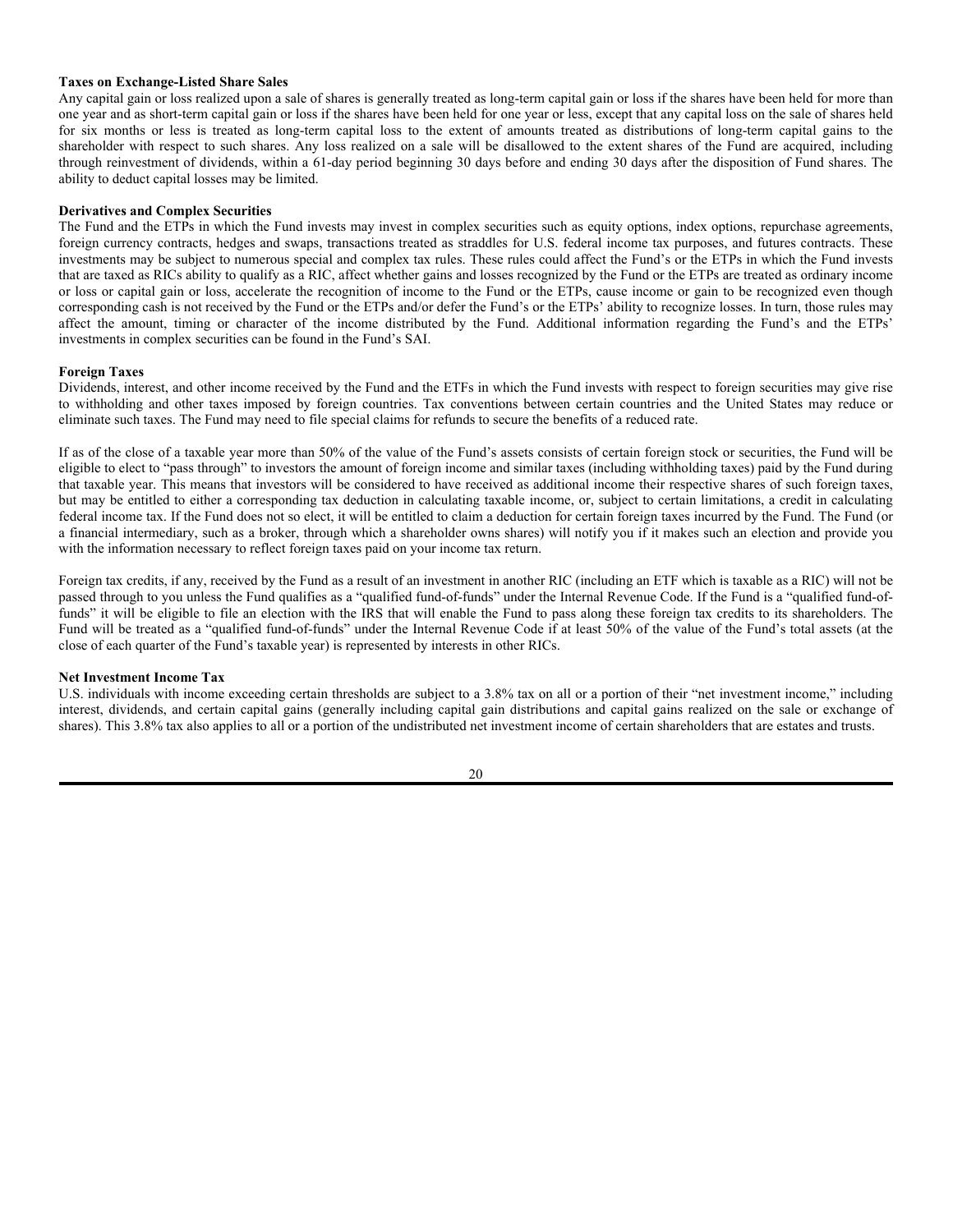#### **Non-U.S. Investors**

If you are not a citizen or permanent resident of the United States, the Fund's ordinary income dividends will generally be subject to a 30% U.S. withholding tax, unless a lower treaty rate applies or unless such income is effectively connected with a U.S. trade or business. The 30% withholding tax generally will not apply to distributions of net capital gain. The Fund may, under certain circumstances, report all or a portion of a dividend as an "interest-related dividend" or a "short-term capital gain dividend," which would generally be exempt from this 30% U.S. withholding tax, provided certain other requirements are met. Short-term capital gain dividends received by a nonresident alien individual who is present in the U.S. for a period or periods aggregating 183 days or more during the taxable year are not exempt from this 30% withholding tax. Different tax consequences may result if you are a foreign shareholder engaged in a trade or business within the United States or if you are a foreign shareholder entitled to claim the benefits of a tax treaty.

#### **Backup Withholding**

The Fund will be required in certain cases to withhold (as "backup withholding") on amounts payable to any shareholder who (1) has provided the Fund either an incorrect tax identification number or no number at all, (2) is subject to backup withholding by the Internal Revenue Service for failure to properly report payments of interest or dividends, (3) has failed to certify to the Fund that such shareholder is not subject to backup withholding, or (4) has not certified that such shareholder is a U.S. person (including a U.S. resident alien). The backup withholding rate is 24%. Backup withholding will not, however, be applied to payments that have been subject to the 30% withholding tax applicable to shareholders who are neither citizens nor residents of the United States.

#### **Taxes on Creation and Redemption of Creation Units**

An authorized participant who purchases a Creation Unit by exchanging securities in-kind generally will recognize a gain or loss equal to the difference between (a) the sum of the market value of the Creation Units at the time and any net cash received, and (b) the sum of the purchaser's aggregate basis in the securities surrendered and any net cash paid for the Creation Units. An authorized participant who redeems Creation Units will generally recognize a gain or loss equal to the difference between (x) the sum of the redeemer's basis in the Creation Units and any net cash paid, and (y) the sum of the aggregate market value of the securities received and any net cash received. The Internal Revenue Service, however, may assert that a loss that is realized upon an exchange of securities for Creation Units may not be currently deducted under the rules governing "wash sales" by an authorized participant that does not mark-to-market its holdings, or on the basis that there has been no significant change in economic position. Authorized participants should consult their own tax advisor with respect to whether wash sales rules apply and when a loss might be deductible.

The Fund has the right to reject an order for Creation Units if the purchaser (or a group of purchasers) would, upon obtaining the shares so ordered, own 80% or more of the outstanding shares of the Fund and if, pursuant to section 351 of the Internal Revenue Code, the Fund would have a basis in the deposit securities different from the market value of such securities on the date of deposit. The Fund also has the right to require information necessary to determine beneficial share ownership for purposes of the 80% determination. If the Fund does issue Creation Units to a purchaser (or a group of purchasers) that would, upon obtaining the Creation Units so ordered, own 80% or more of the outstanding shares of the Fund, the purchaser (or a group of purchasers) will not recognize gain or loss upon the exchange of securities for Creation Units.

The Fund may include cash when paying the redemption price for Creation Units in addition to, or in place of, the delivery of a basket of securities. The Fund may be required to sell portfolio securities in order to obtain the cash needed to distribute redemption proceeds. This may cause the Fund to recognize investment income and/or capital gains or losses that it might not have recognized if it had completely satisfied the redemption in-kind. As a result, the Fund may be less tax efficient if it includes such a cash payment than if the in-kind redemption process was used.

Persons exchanging securities or non-U.S. currency for Creation Units should consult their own tax advisors with respect to the tax treatment of any creation or redemption transaction. If you purchase or redeem Creation Units, you will be sent a confirmation statement showing how many Fund shares you purchased or redeemed and at what price.

The foregoing discussion summarizes some of the consequences under current federal tax law of an investment in the Fund. It is not a substitute for personal tax advice. Consult your personal tax advisor about the potential tax consequences to you of an investment in the Fund under all tax laws applicable to you.

#### **More information about taxes is in the SAI.**

#### **FINANCIAL HIGHLIGHTS**

The financial highlights table is intended to help you understand the Fund's financial performance for the past five years. The financial highlights for the periods prior to November 25, 2020 represent the periods during which the Fund was sub-advised by Partnervest Advisory Services, LLC, which was acquired by the Sub-Advisor on October 1, 2020. Certain information reflects financial results for a single Fund share. The total returns in the table represent the rate that an investor would have earned or lost, on an investment in the Fund (assuming reinvestment of all dividends and distributions). This information has been derived from the financial statements audited by Tait, Weller & Baker LLP, an independent registered public accounting firm, whose report, along with the Fund's financial statements, are included in the Fund's Annual Report, which is available upon request.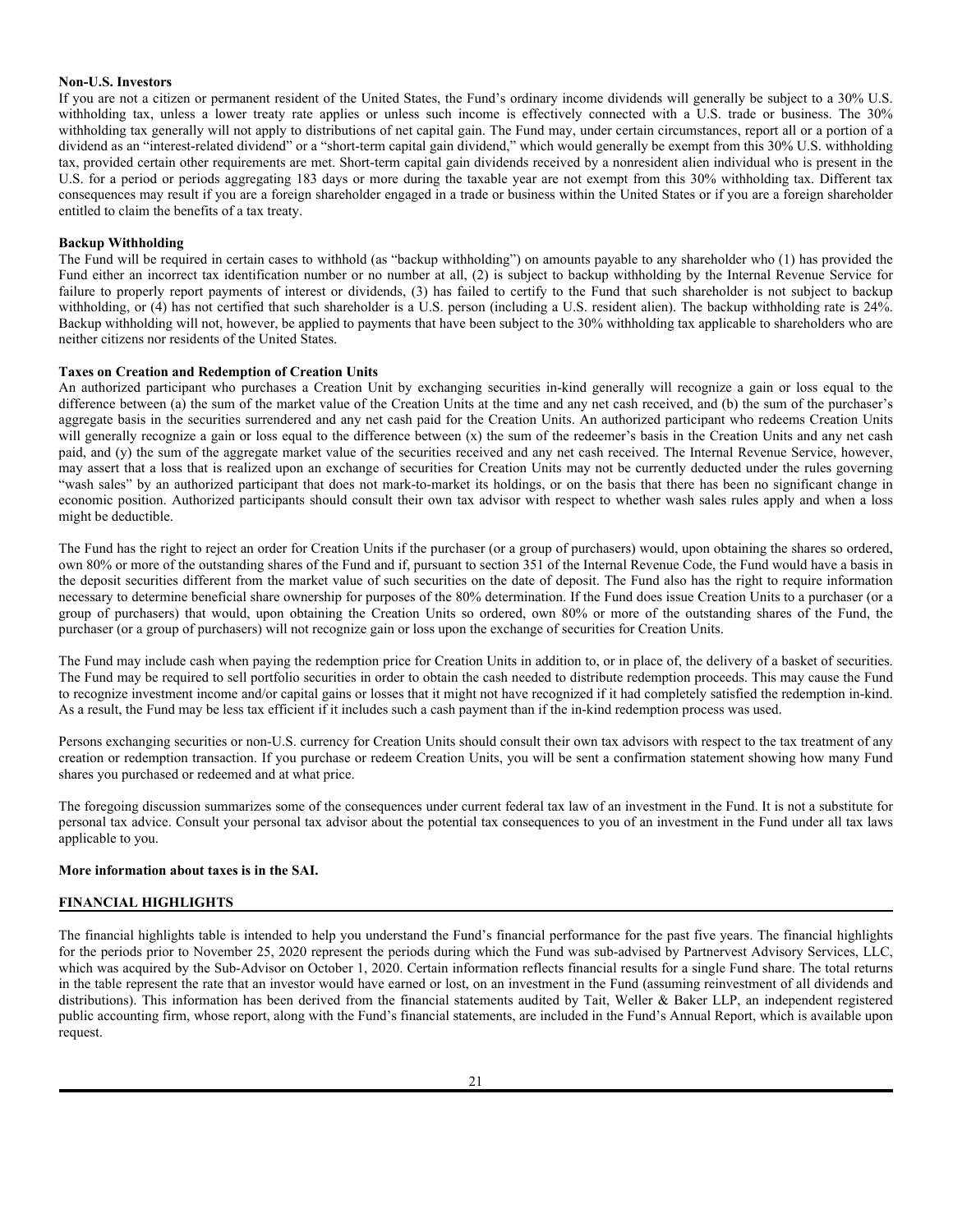|                                                                                | <b>Years Ended June 30,</b> |          |                 |                          |                |  |
|--------------------------------------------------------------------------------|-----------------------------|----------|-----------------|--------------------------|----------------|--|
| <b>AdvisorShares STAR Global Buy-Write ETF</b>                                 | 2021                        | 2020     | 2019            | 2018                     | 2017           |  |
| <b>Selected Data for a Share of Capital Stock Outstanding</b>                  |                             |          |                 |                          |                |  |
| Net Asset Value, Beginning of Year/Period                                      | \$32.20                     | \$32.28  | \$30.99         | \$29.13                  | \$26.77        |  |
| <b>Investment Operations</b>                                                   |                             |          |                 |                          |                |  |
| Net Investment Income $(Loss)^{(1)}$                                           | (0.16)                      | 0.09     | 0.13            | 0.11                     | 0.09           |  |
| Net Realized and Unrealized Gain (Loss)                                        | 7.89                        | (0.02)   | 1.29            | 1.75                     | 2.48           |  |
| Distributions of Net Realized Gains by other investment companies              | 0.00(6)                     |          |                 | 0.00(6)                  | 0.01           |  |
| Net Increase in Net Assets Resulting from Investment Operations <sup>(2)</sup> | 7.73                        | 0.07     | 1.42            | 1.86                     | 2.58           |  |
| Distributions from Net Investment Income                                       | (0.10)                      | (0.15)   | (0.13)          | $\overline{\phantom{0}}$ | (0.22)         |  |
| <b>Total Distributions</b>                                                     | (0.10)                      | (0.15)   | (0.13)          |                          | (0.22)         |  |
| Net Asset Value, End of Year/Period                                            | \$39.83                     | \$32.20  | \$32.28         | \$30.99                  | \$29.13        |  |
| Market Value, End of Year/Period                                               | $\sqrt{39.83}$              | 32.25    | $\sqrt{$}32.19$ | $\overline{$}31.01$      | $\sqrt{29.13}$ |  |
| <b>Total Return</b>                                                            |                             |          |                 |                          |                |  |
| Total Investment Return Based on Net Asset Value <sup>(3)</sup>                | 24.04%                      | 0.20%    | 4.62%           | 6.41%                    | 9.70%          |  |
| Total Investment Return Based on Market <sup>(3)</sup>                         | 23.86%                      | 0.63%    | 4.27%           | 6.45%                    | 9.74%          |  |
| <b>Ratios/Supplemental Data</b>                                                |                             |          |                 |                          |                |  |
| Net Assets, End of Year/Period (000's omitted)                                 | \$18,323                    | \$12,882 | \$14,527        | \$17,047                 | \$17,477       |  |
| Ratio to Average Net Assets of: $(7)$                                          |                             |          |                 |                          |                |  |
| Expenses, net of expense waivers and reimbursements <sup>(4)</sup>             | 1.85%                       | 1.85%    | 1.85%           | 1.85%                    | 1.85%          |  |
| Expenses, prior to expense waivers and reimbursements <sup>(4)</sup>           | 2.48%                       | 2.20%    | 2.34%           | 2.18%                    | 2.14%          |  |
| Net Investment Income $(Loss)^{(4)}$                                           | $(0.43)\%$                  | $0.26\%$ | $0.43\%$        | $0.38\%$                 | 0.32%          |  |
| Portfolio Turnover Rate <sup>(5)</sup>                                         | 55%                         | 47%      | 49%             | 12%                      | 26%            |  |

(1) Based on average shares outstanding.

<sup>(2)</sup> The amount shown for a share distribution throughout the period may not correlate with the Statement of Operations for the period due to the timing of sales and repurchases of Fund Shares in relation to income earned and/or fluctuating fair value of the investments of the Fund.

(4) Ratios of periods of less than one year have been annualized. Excludes expenses incurred by the underlying investments in other funds.

 $<sup>(5)</sup>$  Portfolio turnover rate is not annualized and excludes the value of portfolio securities received or delivered as in-kind creations or redemptions</sup> of the Fund's capital shares.

(6) Amount represents less than \$0.005 or 0.005%.<br>(7) The Fund invests in other funds and indirectly

The Fund invests in other funds and indirectly bear their proportionate shares of fees and expenses incurred by the funds in which the Fund is invested. These ratios do not include these indirect fees and expenses.

<sup>(3)</sup> Net asset value total investment return is calculated assuming an initial investment made at the net asset value at the beginning of the period, reinvestment of all dividends and distributions on ex-date, if any, at net asset value during the period, and redemption on the last day of the period. Periods less than one year are not annualized. Market value total return is calculated assuming an initial investment made at the market value at the beginning of the period, reinvestment of all dividends and distributions at market value during the period on pay date, and sale at the market value on the last day of the period.